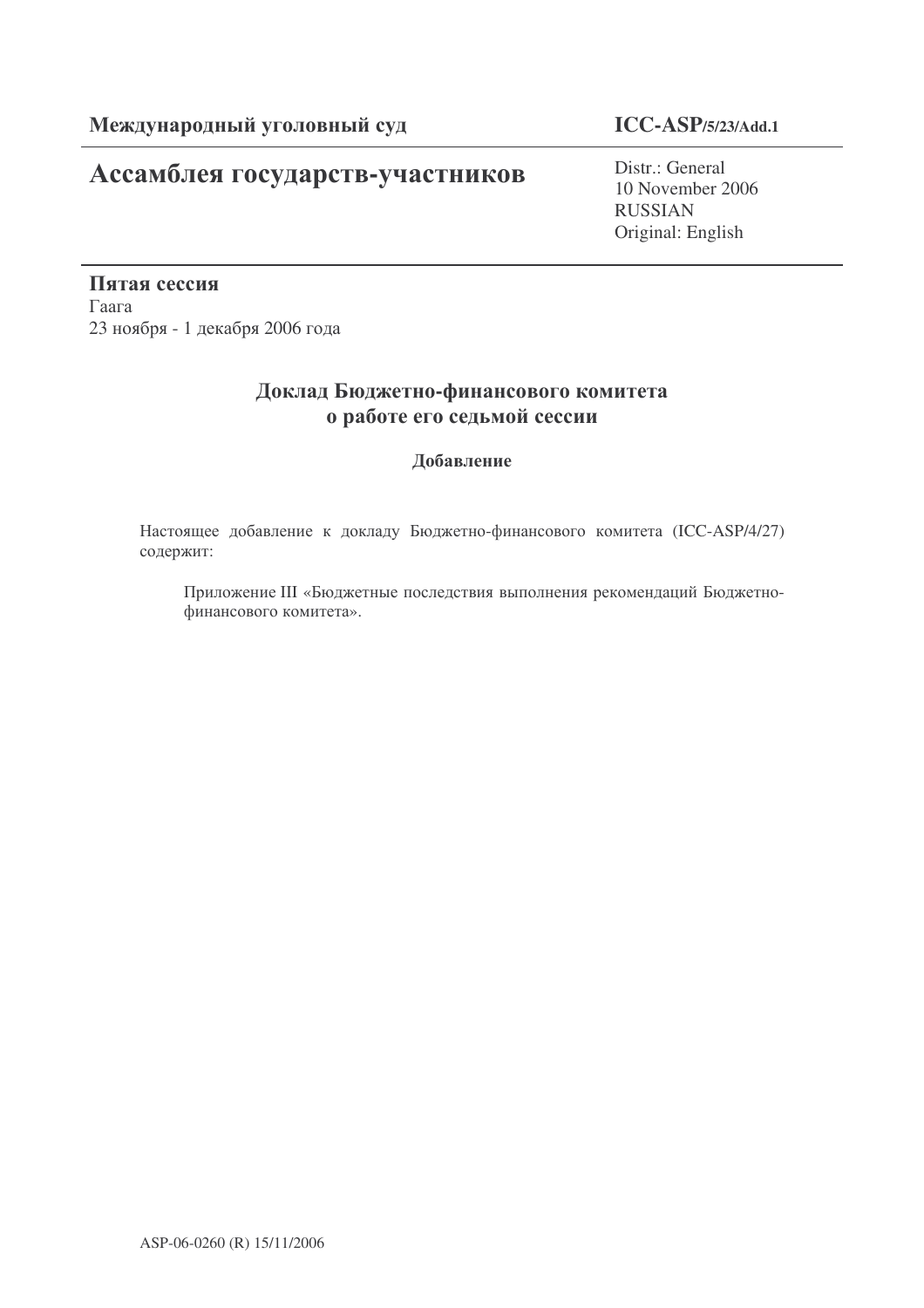# Приложение III

# Бюджетные последствия выполнения рекомендаций Бюджетно-финансового комитета

#### Сопоставление предлагаемого бюджета и рекомендаций Бюджетно-финансового комитета

(изменения выделены серым цветом)

 $\mathcal{L}$ 

## ВСЕГО - ВСЕ ОСНОВНЫЕ ПРОГРАММЫ

|                                                           |             | Предлагаемый бюджет на 2007 год                |             |             | БФК - предлагаемый бюджет на 2007 год  |             |           | Изменения, предлагаемые БФК       |           |         |
|-----------------------------------------------------------|-------------|------------------------------------------------|-------------|-------------|----------------------------------------|-------------|-----------|-----------------------------------|-----------|---------|
| Статья                                                    |             | $(a \text{ mol.} \text{ e}\text{e} \text{po})$ |             |             | $(e$ m <sub>bl</sub> $c$ . $e$ e $po)$ |             |           | $(a \text{ mole. } e \text{spo})$ |           |         |
|                                                           | Базовый     | Связанный с<br>ситуациями                      | Обший       | Базовый     | Связанный с<br>ситуациями              | Общий       | Базовый   | Связанный с<br>ситуациями         | Обший     | $\%$    |
| Судьи                                                     | 5 833,1     |                                                | 5 833,1     | 5 833,1     |                                        | 5 833,1     |           |                                   |           |         |
| Сотрудники категории специалистов                         | 17 093,4    | 16 109,8                                       | 33 203,2    | 15 931,7    | 14 272,4                               | 30 204,1    | $-1161,7$ | $-1837,4$                         | $-2999,1$ | $-9,0$  |
| Сотрудники категории общего обслуживания                  | 9535,7      | 8 0 6 5 , 0                                    | 17 600,7    | 8 9 6 7 3   | 7581,4                                 | 16 548,7    | $-568,4$  | $-483,6$                          | $-1052,0$ | $-6,0$  |
| Итого по сотрудникам                                      | 26 629,1    | 24 174,8                                       | 50 803,9    | 24 899,0    | 21 853,8                               | 46 752,8    | $-1730,1$ | $-2321,0$                         | $-4051,1$ | $-8,0$  |
| Временный персонал общего назначения                      | 2 2 4 8 , 3 | 4 8 8 0 , 2                                    | 7 1 28,5    | 2 3 5 0 , 4 | 4953,3                                 | 7 3 0 3 .7  | 102,1     | 73,1                              | 175,2     | 2,5     |
| Временный персонал для обслуживания заседаний             | 1626,9      | 45,0                                           | 1671,9      | 1626.9      | 45,0                                   | 1671,9      |           |                                   |           |         |
| Сверхурочные                                              | 239,7       | 84,3                                           | 324,0       | 239,7       | 84,3                                   | 324,0       |           |                                   |           |         |
| Консультанты                                              | 72,0        | 348,3                                          | 420,3       | 62,0        | 176,9                                  | 238,9       | $-10,0$   | $-171,4$                          | $-181,4$  | $-43,2$ |
| Итого по другим сотрудникам                               | 4 186,9     | 5 3 5 7, 8                                     | 9 5 4 4, 7  | 4 2 7 9 , 0 | 5 2 5 9 , 5                            | 9538,5      | 92,1      | $-98.3$                           | $-6,2$    | $-0,1$  |
| Путевые расходы                                           | 1 0 1 6 , 2 | 3 5 2 0 , 8                                    | 4 5 3 7 , 0 | 952,2       | 3 106,0                                | 4 0 5 8 , 2 | $-64,0$   | $-414,8$                          | $-478.8$  | $-10,6$ |
| Представительские расходы                                 | 48,0        |                                                | 48,0        | 48,0        |                                        | 48,0        |           |                                   |           |         |
| Услуги по контрактам, включая профессиональную подготовку | 3 3 5 7 , 6 | 4 3 0 2 .5                                     | 7 660,1     | 3 3 5 0 , 1 | 3 9 5 1 , 0                            | 7 301,1     | $-7,5$    | $-351.5$                          | $-359,0$  | $-4,7$  |
| Общие оперативные расходы                                 | 6 3 5 9 . 9 | 4 9 4 8 , 5                                    | 11 308,4    | 6 3 5 9 9   | 4 9 4 8 .5                             | 11 308,4    |           |                                   |           |         |
| Принадлежности и материалы                                | 1 0 2 5 , 0 | 474,9                                          | 1 499,9     | 1 0 2 5 .0  | 474.9                                  | 1 4 9 9 , 9 |           |                                   |           |         |
| Мебель и оборудование                                     | 1 644,2     | 579,0                                          | 2 2 2 3 , 2 | 1 644,2     | 579,0                                  | 2 2 2 3 , 2 |           |                                   |           |         |
| Итого по статьям, не связанным с сотрудниками             | 13 450,9    | 13825,7                                        | 27 276,6    | 13 379,4    | 13 059,4                               | 26 438.8    | $-71,5$   | $-766,3$                          | $-837,8$  | $-3,1$  |
| Распределенные эксплуатационные расходы                   |             |                                                |             |             |                                        |             |           |                                   |           |         |
| Всего по всем основным программам                         | 50 100.0    | 43 358,3                                       | 93 458,3    | 48 390.5    | 40 172,7                               | 88 563,2    | $-1709.5$ | $-3185.6$                         | $-4895,1$ | $-5,2$  |

|                                          |         | Предлагаемый бюджет на 2007 год |       |         | БФК – предлагаемый бюджет на 2007 год |       |         | Изменения, предлагаемые БФК |       |                   |
|------------------------------------------|---------|---------------------------------|-------|---------|---------------------------------------|-------|---------|-----------------------------|-------|-------------------|
| Статья                                   |         | Штатное расписание              |       |         | Штатное расписание                    |       |         | Штатное расписание          |       |                   |
|                                          | Базовое | Связанное с<br>ситуациями       | Общее | Базовое | Связанное с<br>ситуациями             | Общее | Базовое | Связанное с<br>ситуациями   | Общее | $\sigma_{\alpha}$ |
| Сотрудники категории специалистов        | 160     | 181                             | 341   | 156     | 160                                   | 316   |         | $-21$                       | $-25$ | $-7.3$            |
| Сотрудники категории общего обслуживания | 172     | 163                             | 335   | 164     | 156                                   | 320   |         |                             |       | $-45$             |
| Всего сотрудников                        | 332     | 344                             | 676   | 320     | 316                                   | 636   | $-12$   | $-28$                       | $-40$ | $-5.9$            |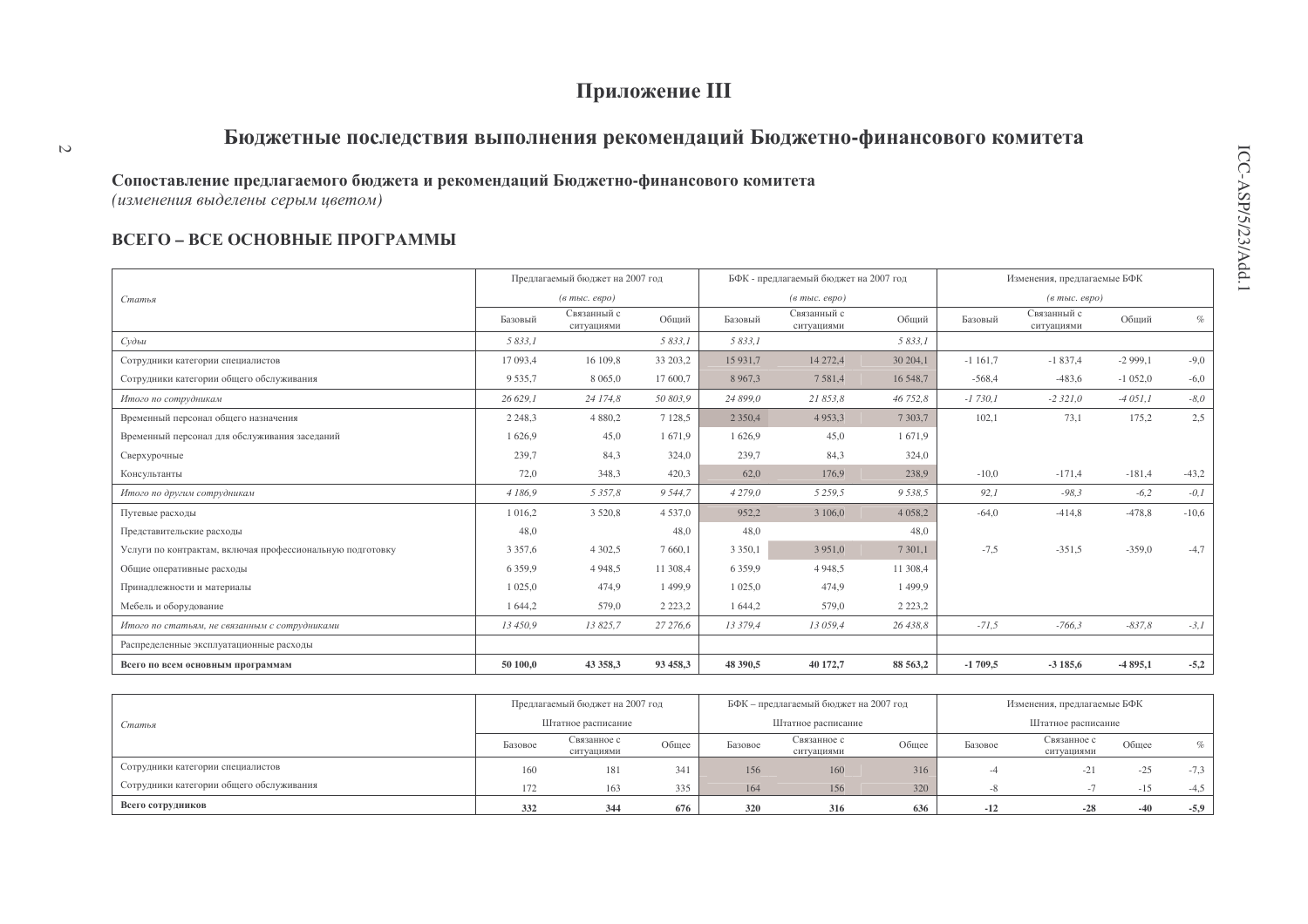(изменения выделены серым цветом)

## 1. Основная программа I - Судебные органы

|                                                              |             | Предлагаемый бюджет на 2007 год |             |             | БФК - предлагаемый бюджет на 2007 год |           |          | Изменения, предлагаемые БФК                        |          |         |
|--------------------------------------------------------------|-------------|---------------------------------|-------------|-------------|---------------------------------------|-----------|----------|----------------------------------------------------|----------|---------|
| Статья                                                       |             | $(a$ тыс. евро)                 |             |             | $(e \text{ molc.} \text{ eepo})$      |           |          | $(\epsilon$ m <sub>bl</sub> c. $\epsilon$ egpo $)$ |          |         |
|                                                              | Базовый     | Связанный с<br>ситуациями       | Общий       | Базовый     | Связанный с<br>ситуациями             | Общий     | Базовый  | Связанный с<br>ситуациями                          | Общий    | $\%$    |
| Судьи                                                        | 5 833.1     |                                 | 5 833,1     | 5 833,1     |                                       | 5 833,1   |          |                                                    |          |         |
| Сотрудники категории специалистов                            | 2 4 0 3 , 3 | 626,8                           | 3 0 3 0 , 1 | 2 0 9 5 , 0 | 382,8                                 | 2 477,8   | $-308,3$ | $-244,0$                                           | $-552,3$ | $-18,2$ |
| Сотрудники категории общего обслуживания                     | 783,0       | 178,2                           | 961,2       | 755,8       | 171,9                                 | 927,7     | $-27,2$  | $-6,3$                                             | $-33,5$  | $-3,5$  |
| Итого по сотрудникам                                         | 3 186,3     | 805,0                           | 3 9 9 1 , 3 | 2 850,8     | 554,7                                 | 3 405,5   | $-335,5$ | $-250,3$                                           | $-585,8$ | $-14,7$ |
| Временный персонал общего назначения                         | 96,5        | 90,0                            | 186,5       | 96,5        | 90,0                                  | 186,5     |          |                                                    |          |         |
| Консультанты                                                 | 35,0        |                                 | 35,0        | 35,0        |                                       | 35,0      |          |                                                    |          |         |
| Итого по другим сотрудникам                                  | 131,5       | 90,0                            | 221,5       | 131,5       | 90,0                                  | 221,5     |          |                                                    |          |         |
| Путевые расходы                                              | 188,5       | 70,0                            | 258.5       | 188.5       | 70.0                                  | 258.5     |          |                                                    |          |         |
| Представительские расходы                                    | 11,0        |                                 | 11,0        | 11,0        |                                       | 11,0      |          |                                                    |          |         |
| Услуги по контрактам, включая<br>профессиональную подготовку | 30,7        |                                 | 30,7        | 30,7        |                                       | 30,7      |          |                                                    |          |         |
| Общие оперативные расходы                                    | 47,0        |                                 | 47,0        | 47,0        |                                       | 47,0      |          |                                                    |          |         |
| Принадлежности и материалы                                   | 5,0         |                                 | 5,0         | 5,0         |                                       | 5,0       |          |                                                    |          |         |
| Мебель и оборудование                                        | 10,0        |                                 | 10,0        | 10,0        |                                       | 10,0      |          |                                                    |          |         |
| Итого по статьям, не связанным с сотрудниками                | 292,2       | 70,0                            | 362,2       | 292,2       | 70,0                                  | 362,2     |          |                                                    |          |         |
| Распределенные эксплуатационные расходы                      | 157,4       | 29,1                            | 186,5       | 155,9       | 21,0                                  | 176,9     | $-1,5$   | $-8,1$                                             | $-9,6$   | $-5,1$  |
| Всего по Основной программе I                                | 9600,5      | 994,1                           | 10 594,6    | 9 2 6 3 , 5 | 735,7                                 | 9 9 9 9 2 | $-337,0$ | $-258,4$                                           | $-595,4$ | $-5,6$  |

|                                          |                    | Предлагаемый бюджет на 2007 год |       |         | БФК - предлагаемый бюджет на 2007 год |       |         | Изменения, предлагаемые БФК |       |         |
|------------------------------------------|--------------------|---------------------------------|-------|---------|---------------------------------------|-------|---------|-----------------------------|-------|---------|
| Статья                                   | Штатное расписание |                                 |       |         | Штатное расписание                    |       |         | Штатное расписание          |       |         |
|                                          | Базовое            | Связанное с<br>ситуациями       | Общее | Базовое | Связанное с<br>ситуациями             | Общее | Базовое | Связанное с<br>ситуациями   | Общее |         |
| Сотрудники категории специалистов        | 25                 |                                 |       | 24      |                                       | 27    |         |                             |       | $-12,9$ |
| Сотрудники категории общего обслуживания |                    |                                 |       |         |                                       | 16    |         |                             |       |         |
| Всего сотрудников                        |                    |                                 |       |         |                                       |       |         |                             |       | $-8.5$  |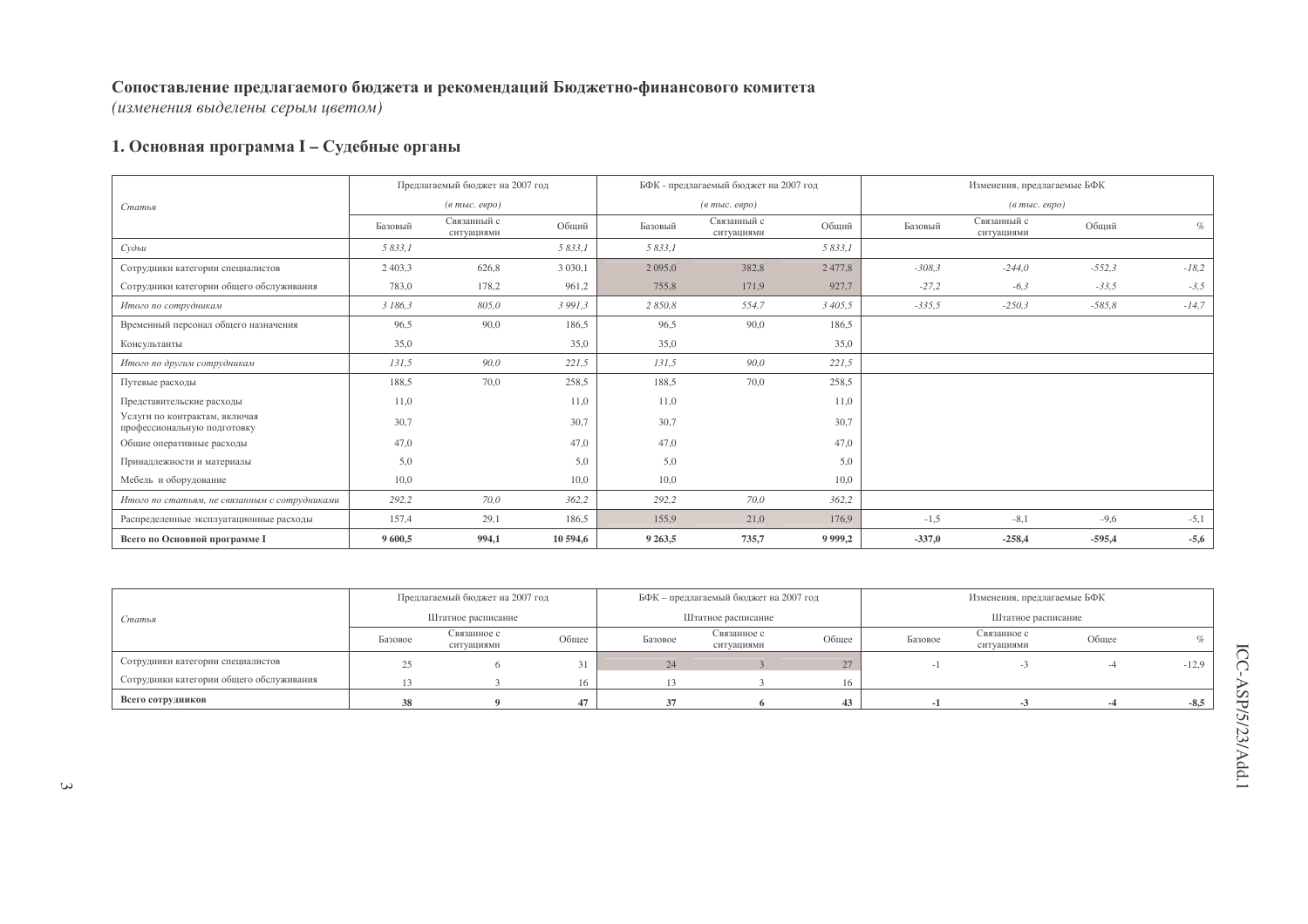(изменения выделены серым цветом)

#### $\rightarrow$ 1.1 Программа 1100 – Президиум

|                                                              |         | Предлагаемый бюджет на 2007 год    |         | БФК - предлагаемый бюджет на 2007 год              |          | Изменения, предлагаемые БФК        |         |
|--------------------------------------------------------------|---------|------------------------------------|---------|----------------------------------------------------|----------|------------------------------------|---------|
| Статья                                                       |         | $($ в тыс. евро)                   |         | $(\epsilon$ m <sub>bl</sub> c. $\epsilon$ egpo $)$ |          | $(a$ тыс. евро)                    |         |
|                                                              | Базовый | Связанный с<br>Общий<br>ситуациями | Базовый | Связанный с<br>Общий<br>ситуациями                 | Базовый  | Связанный с<br>Общий<br>ситуациями | $\%$    |
| Судьи                                                        | 1056,0  | 1 056.0                            | 1 056,0 | 1 056,0                                            |          |                                    |         |
| Сотрудники категории специалистов                            | 899,9   | 899,9                              | 807,0   | 807,0                                              | $-92,9$  | $-92,9$                            | $-10,3$ |
| Сотрудники категории общего обслуживания                     | 307,8   | 307,8                              | 297.4   | 297,4                                              | $-10,4$  | $-10,4$                            | $-3,4$  |
| Итого по сотрудникам                                         | 1 207,7 | 1 207,7                            | 1104,4  | 1 104,4                                            | $-103,3$ | $-103,3$                           | $-8,6$  |
| Временный персонал общего назначения                         | 46,5    | 46,5                               | 46,5    | 46,5                                               |          |                                    |         |
| Консультанты                                                 | 35,0    | 35,0                               | 35,0    | 35,0                                               |          |                                    |         |
| Итого по другим сотрудникам                                  | 81,5    | 81,5                               | 81,5    | 81,5                                               |          |                                    |         |
| Путевые расходы                                              | 96,3    | 96.3                               | 96,3    | 96,3                                               |          |                                    |         |
| Представительские расходы                                    | 10.0    | 10,0                               | 10,0    | 10,0                                               |          |                                    |         |
| Услуги по контрактам, включая<br>профессиональную подготовку | 16,0    | 16,0                               | 16,0    | 16,0                                               |          |                                    |         |
| Общие оперативные расходы                                    | 47,0    | 47,0                               | 47,0    | 47,0                                               |          |                                    |         |
| Принадлежности и материалы                                   | 5,0     | 5,0                                | 5,0     | 5,0                                                |          |                                    |         |
| Мебель и оборудование                                        |         |                                    |         |                                                    |          |                                    |         |
| Итого по статьям, не связанным с сотрудниками                | 174,3   | 174,3                              | 174,3   | 174,3                                              |          |                                    |         |
| Распределенные эксплуатационные расходы                      | 56,5    | 56,5                               | 54,8    | 54,8                                               | $-1,7$   | $-1,7$                             | $-3,0$  |
| Всего по программе                                           | 2576,0  | 2576,0                             | 2 471,0 | 2471,0                                             | $-105,0$ | $-105,0$                           | $-4,1$  |

|                                          |                    | Предлагаемый бюджет на 2007 год |       |         | БФК - предлагаемый бюджет на 2007 год |       |         | Изменения, предлагаемые БФК |       |         |
|------------------------------------------|--------------------|---------------------------------|-------|---------|---------------------------------------|-------|---------|-----------------------------|-------|---------|
| Статья                                   | Штатное расписание |                                 |       |         | Штатное расписание                    |       |         | Штатное расписание          |       |         |
|                                          | Базовое            | Связанное с<br>ситуациями       | Общее | Базовое | Связанное с<br>ситуациями             | Общее | Базовое | Связанное с<br>ситуациями   | Общее |         |
| Сотрудники категории специалистов        |                    |                                 |       |         |                                       |       |         |                             |       | $-11,1$ |
| Сотрудники категории общего обслуживания |                    |                                 |       |         |                                       |       |         |                             |       |         |
| Всего сотрудников                        |                    |                                 |       |         |                                       |       |         |                             |       | $-7,1$  |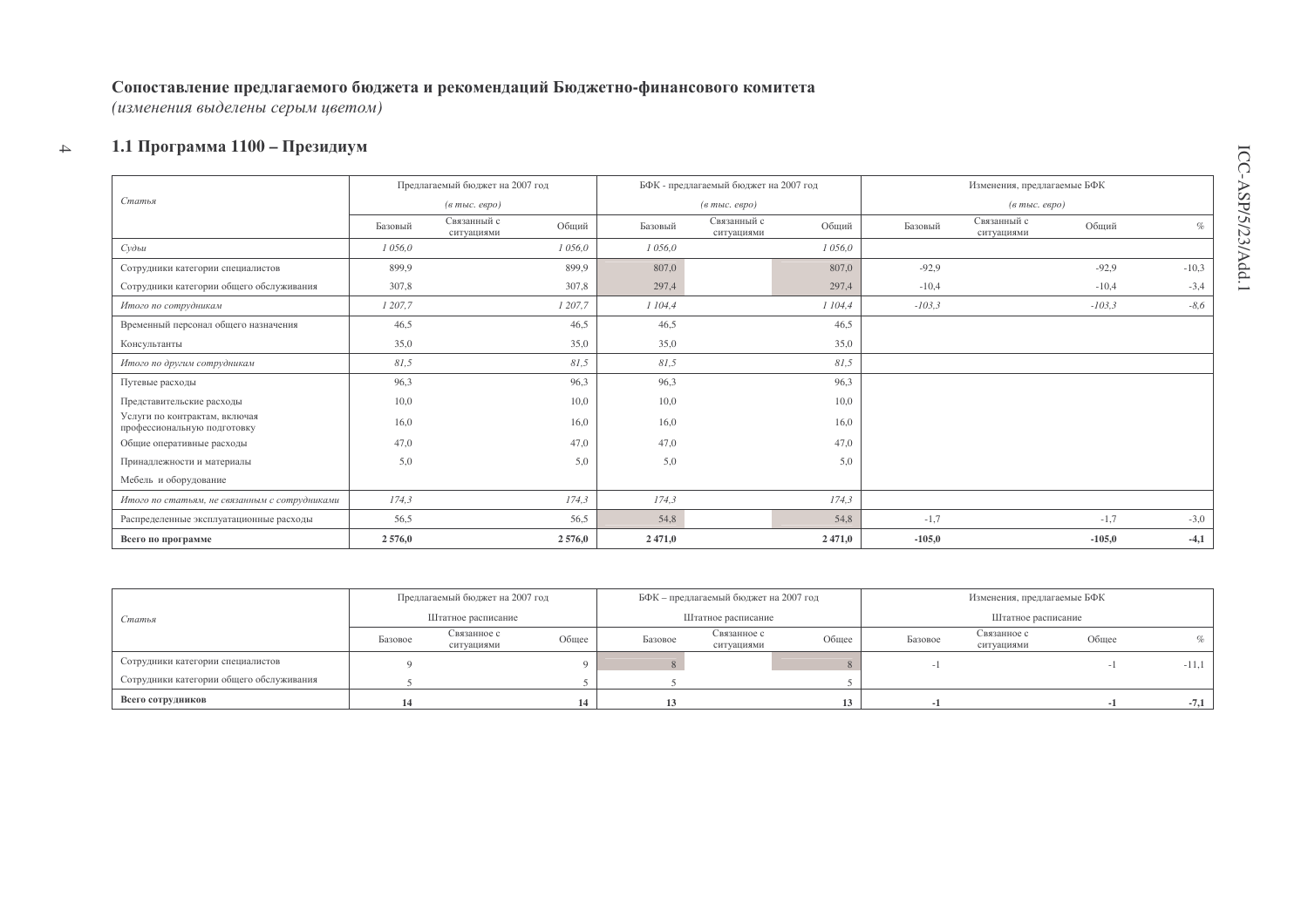(изменения выделены серым цветом)

#### 1.2 Программа 1200 – Палаты

| Статья                                                       | Предлагаемый бюджет на 2007 год |                                  |             |             | БФК - предлагаемый бюджет на 2007 год |            |          | Изменения, предлагаемые БФК       |          |         |
|--------------------------------------------------------------|---------------------------------|----------------------------------|-------------|-------------|---------------------------------------|------------|----------|-----------------------------------|----------|---------|
|                                                              |                                 | $(a \text{ molc.} \text{ espo})$ |             |             | $(a \text{ molc.} \text{ espo})$      |            |          | $(a \text{ mole. } e \text{spo})$ |          |         |
|                                                              | Базовый                         | Связанный с<br>ситуациями        | Общий       | Базовый     | Связанный с<br>ситуациями             | Общий      | Базовый  | Связанный с<br>ситуациями         | Общий    | $\%$    |
| Судьи                                                        | 4 777,1                         |                                  | 4 7 7 7, 1  | 4 7 7 7 , 1 |                                       | 4 7 7 7 .1 |          |                                   |          |         |
| Сотрудники категории специалистов                            | 1 503,4                         | 626,8                            | 2 1 3 0 , 2 | 1 2 8 8 , 0 | 382,8                                 | 1670,8     | $-215,4$ | $-244,0$                          | $-459,4$ | $-21,6$ |
| Сотрудники категории общего обслуживания                     | 475,2                           | 178,2                            | 653,4       | 458,4       | 171,9                                 | 630,3      | $-16,8$  | $-6,3$                            | $-23,1$  | $-3,5$  |
| Итого по сотрудникам                                         | 1978,6                          | 805,0                            | 2783,6      | 1746,4      | 554,7                                 | 2 301,1    | $-232,2$ | $-250,3$                          | $-482,5$ | $-17,3$ |
| Временный персонал общего назначения                         | 50,0                            | 90,0                             | 140,0       | 50,0        | 90,0                                  | 140,0      |          |                                   |          |         |
| Итого по другим сотрудникам                                  | 50,0                            | 90,0                             | 140,0       | 50,0        | 90,0                                  | 140,0      |          |                                   |          |         |
| Путевые расходы                                              | 92,2                            | 70,0                             | 162,2       | 92,2        | 70,0                                  | 162,2      |          |                                   |          |         |
| Представительские расходы                                    | 1,0                             |                                  | 1,0         | 1,0         |                                       | 1,0        |          |                                   |          |         |
| Услуги по контрактам, включая<br>профессиональную подготовку | 14,7                            |                                  | 14,7        | 14,7        |                                       | 14,7       |          |                                   |          |         |
| Мебель и оборудование                                        | 10,0                            |                                  | 10,0        | 10,0        |                                       | 10,0       |          |                                   |          |         |
| Итого по статьям, не связанным с сотрудниками                | 117,9                           | 70,0                             | 187,9       | 117,9       | 70,0                                  | 187,9      |          |                                   |          |         |
| Распределенные эксплуатационные расходы                      | 100,9                           | 29,1                             | 130,0       | 101,1       | 21,0                                  | 122,1      | 0,2      | $-8,1$                            | $-7,9$   | $-6,1$  |
| Всего по программе                                           | 7 0 2 4 , 5                     | 994,1                            | 8 0 18,6    | 6792,5      | 735,7                                 | 7528,2     | $-232,0$ | $-258,4$                          | $-490,4$ | $-6,1$  |

|                                          | Предлагаемый бюджет на 2007 год |                           |       |                    | БФК – предлагаемый бюджет на 2007 год |       |                    | Изменения, предлагаемые БФК |       |         |
|------------------------------------------|---------------------------------|---------------------------|-------|--------------------|---------------------------------------|-------|--------------------|-----------------------------|-------|---------|
| Статья                                   | Штатное расписание              |                           |       | Штатное расписание |                                       |       | Штатное расписание |                             |       |         |
|                                          | Базовое                         | Связанное с<br>ситуациями | Обшее | Базовое            | Связанное с<br>ситуациями             | Обшее | Базовое            | Связанное с<br>ситуациями   | Общее |         |
| Сотрудники категории специалистов        | 16.                             |                           | 22    | 16                 |                                       |       |                    |                             |       | $-13,6$ |
| Сотрудники категории общего обслуживания |                                 |                           |       |                    |                                       |       |                    |                             |       |         |
| Всего сотрудников                        |                                 |                           | 33    | 24                 |                                       |       |                    |                             |       | $-9,1$  |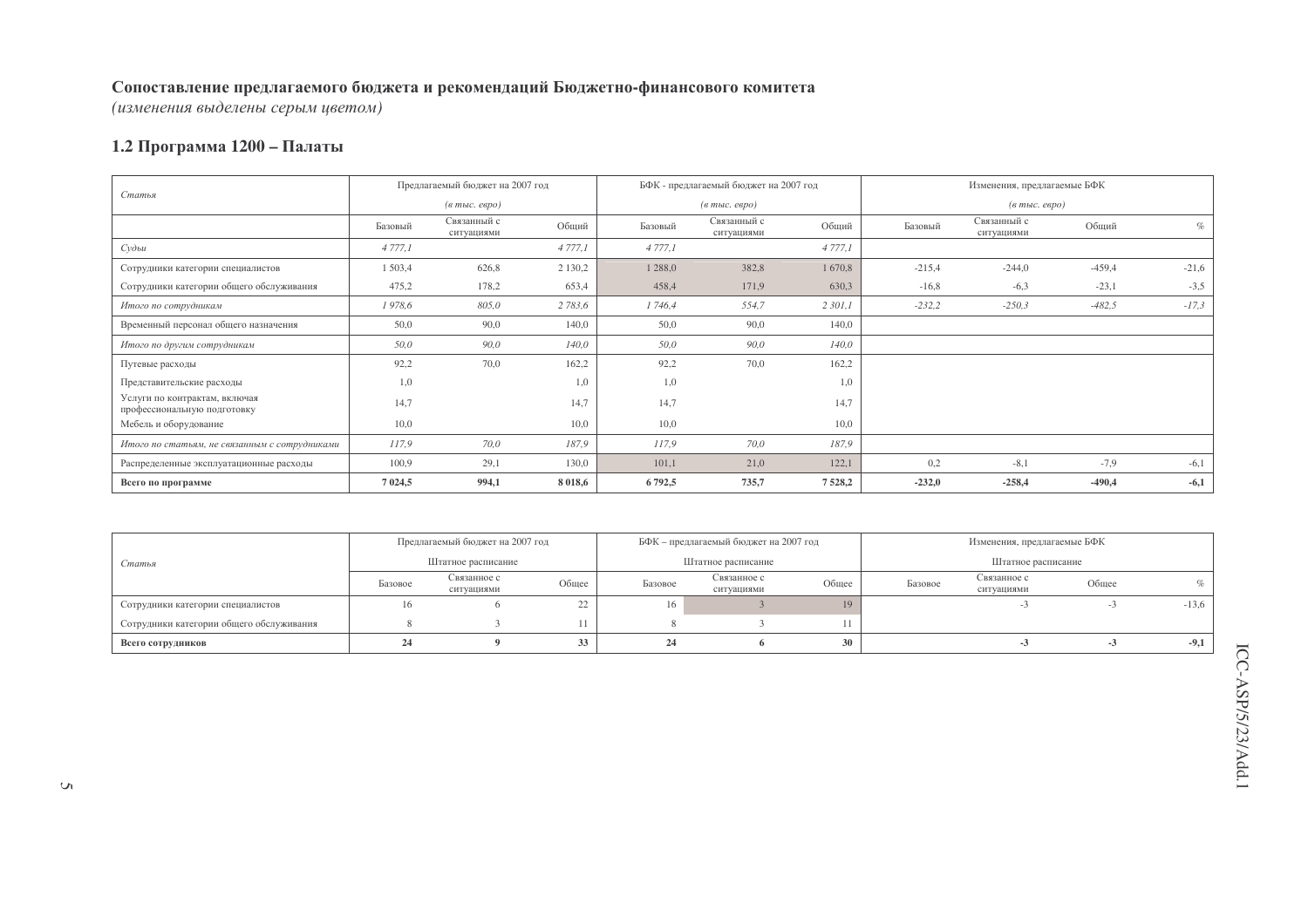(изменения выделены серым цветом)

#### 2. Основная программа II - Канцелярия Прокурора  $\circ$

|                                                              |           | Предлагаемый бюджет на 2007 год  |             |             | БФК - предлагаемый бюджет на 2007 год              |             |          | Изменения, предлагаемые БФК                    |            |         |
|--------------------------------------------------------------|-----------|----------------------------------|-------------|-------------|----------------------------------------------------|-------------|----------|------------------------------------------------|------------|---------|
| Статья                                                       |           | $(a \text{ molc.} \text{ espo})$ |             |             | $(\epsilon$ m <sub>bl</sub> $c$ , e $\epsilon$ po) |             |          | $(e$ m <sub>bl</sub> $c$ . $e$ $e$ $p$ $o$ $)$ |            |         |
|                                                              | Базовый   | Связанный с<br>ситуациями        | Общий       | Базовый     | Связанный с<br>ситуациями                          | Общий       | Базовый  | Связанный с<br>ситуациями                      | Обший      | $\%$    |
| Сотрудники категории специалистов                            | 3755,9    | 10 330,4                         | 14 086.3    | 3 5 2 5 , 1 | 9 3 7 0 .0                                         | 12 832.5    | $-230,8$ | $-960.4$                                       | $-1$ 191,2 | $-8,5$  |
| Сотрудники категории общего обслуживания                     | 967,6     | 2 7 9 4 3                        | 3761,9      | 933,7       | 2 6 1 0.4                                          | 3 606.7     | $-33.9$  | $-183.9$                                       | $-217,8$   | $-5,8$  |
| Итого по сотрудникам                                         | 4 7 23, 5 | 13 124,7                         | 17848,2     | 4 4 5 8, 8  | 11 980,4                                           | 16 439,2    | $-264,7$ | $-1144,3$                                      | $-1409,0$  | $-7,9$  |
| Временный персонал общего назначения                         | 36,1      | 3 107,1                          | 3 1 4 3 , 2 | 36,1        | 3 194,5                                            | 3 2 3 0 , 6 |          | 87,4                                           | 87,4       | 2,8     |
| Сверхурочные                                                 | 15,0      |                                  | 15,0        | 15,0        |                                                    | 15.0        |          |                                                |            |         |
| Консультанты                                                 |           | 249,3                            | 249.3       |             | 77.9                                               | 77.9        |          | $-171.4$                                       | $-171.4$   | $-68,8$ |
| Итого по другим сотрудникам                                  | 51,1      | 3 3 5 6, 4                       | 3 407,5     | 51,1        | 3 2 7 2, 4                                         | 3 3 2 3 , 5 |          | $-84,0$                                        | $-84,0$    | $-2,5$  |
| Путевые расходы                                              | 212,7     | 2 1 4 5 , 3                      | 2 3 5 8 , 0 | 175,7       | 1893,7                                             | 2 0 6 9,4   | $-37,0$  | $-251,6$                                       | $-288,6$   | $-12,2$ |
| Представительские расходы                                    | 10,0      |                                  | 10,0        | 10,0        |                                                    | 10,0        |          |                                                |            |         |
| Услуги по контрактам, включая<br>профессиональную подготовку | 58.7      | 485.5                            | 544,2       | 51,2        | 390.5                                              | 441,7       | $-7,5$   | $-95,0$                                        | $-102,5$   | $-18.8$ |
| Общие оперативные расходы                                    |           | 160,5                            | 160,5       |             | 160,5                                              | 160,5       |          |                                                |            |         |
| Принадлежности и материалы                                   | 53,0      | 88,2                             | 141,2       | 53,0        | 88,2                                               | 141,2       |          |                                                |            |         |
| Мебель и оборудование                                        |           | 50,0                             | 50,0        |             | 50,0                                               | 50,0        |          |                                                |            |         |
| Итого по статьям, не связанным с сотрудниками                | 334,4     | 2 9 2 9 5                        | 3 263,9     | 289,9       | 2 5 8 2, 9                                         | 2 872,8     | $-44,5$  | $-346,6$                                       | $-391,1$   | $-12,0$ |
| Распределенные эксплуатационные расходы                      | 197,9     | 529,7                            | 727,6       | 202,3       | 533,1                                              | 735,4       | 4,4      | 3,4                                            | 7,8        | 1,0     |
| Всего по Основной программе II                               | 5 306,9   | 19 940,3                         | 25 247,2    | 5 002,1     | 18 368,8                                           | 23 370,9    | $-304,8$ | $-1571,5$                                      | $-1876,3$  | $-7,4$  |

|                                          |                    | Предлагаемый бюджет на 2007 год |       |         | БФК - предлагаемый бюджет на 2007 год |       |         | Изменения, предлагаемые БФК |       |        |
|------------------------------------------|--------------------|---------------------------------|-------|---------|---------------------------------------|-------|---------|-----------------------------|-------|--------|
| Статья                                   | Штатное расписание |                                 |       |         | Штатное расписание                    |       |         | Штатное расписание          |       |        |
|                                          | Базовое            | Связанное с<br>ситуациями       | Общее | Базовое | Связанное с<br>ситуациями             | Обшее | Базовое | Связанное с<br>ситуациями   | Общее |        |
| Сотрудники категории специалистов        |                    | 113                             | 144   |         | 104                                   | 135   |         |                             |       | $-6,3$ |
| Сотрудники категории общего обслуживания |                    |                                 | 68    | 17      | 48                                    | 65    |         |                             |       | $-4.4$ |
| Всего сотрудников                        |                    | 164                             | 212   | 48      | 152                                   | 200   |         | $-12$                       | $-12$ | $-5,7$ |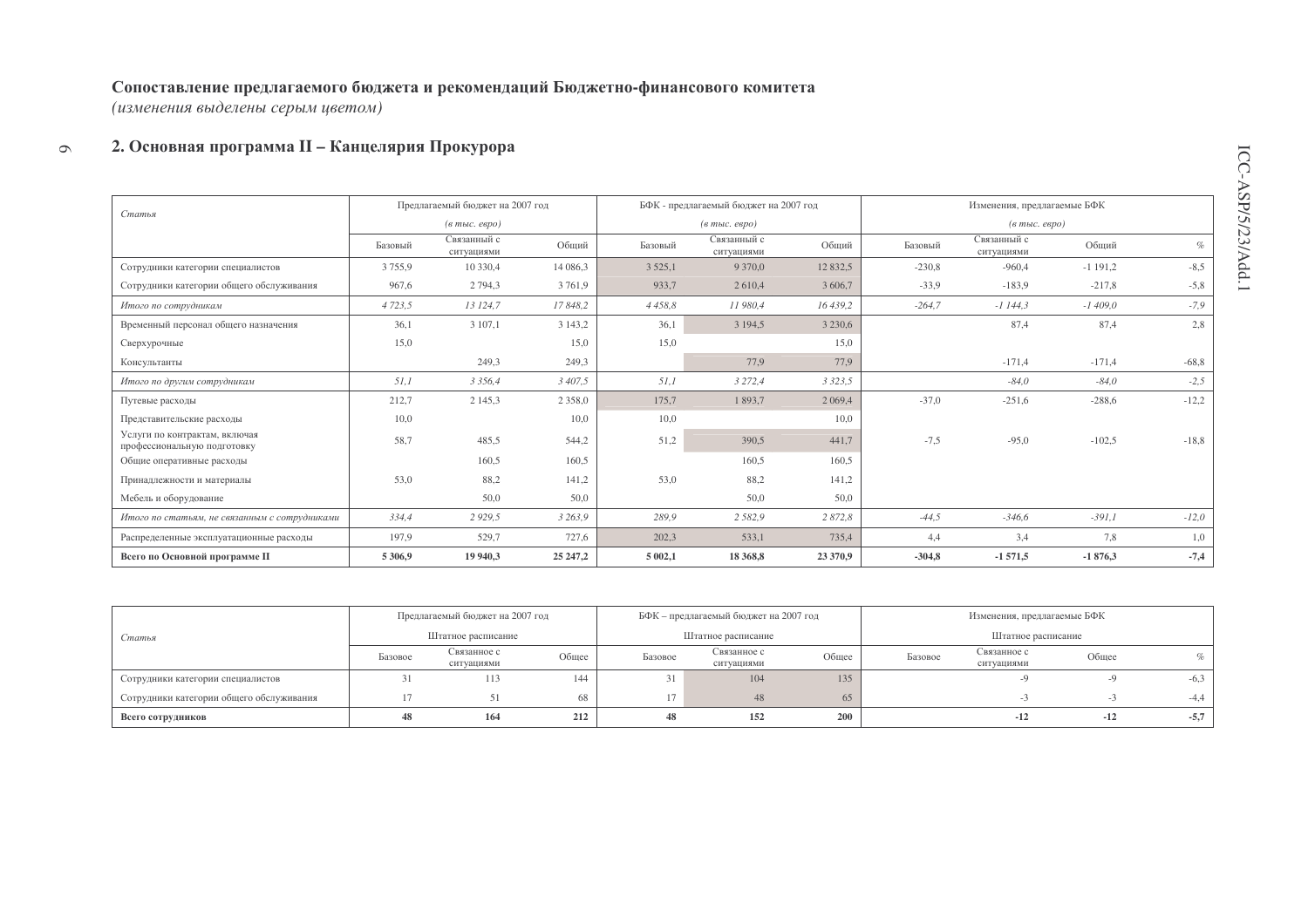(изменения выделены серым цветом)

## 2.1 Программа 2100 - Прокурор

|                                                              |             | Предлагаемый бюджет на 2007 год                    |             |         | БФК - предлагаемый бюджет на 2007 год              |             |          | Изменения, предлагаемые БФК             |          |         |
|--------------------------------------------------------------|-------------|----------------------------------------------------|-------------|---------|----------------------------------------------------|-------------|----------|-----------------------------------------|----------|---------|
| Статья                                                       |             | $(\epsilon$ m <sub>bl</sub> $c$ , e $\epsilon$ po) |             |         | $(\epsilon$ m <sub>bl</sub> $c$ , e $\epsilon$ po) |             |          | $(e$ m <sub>bl</sub> $c$ . $e$ e $po$ ) |          |         |
|                                                              | Базовый     | Связанный с<br>ситуациями                          | Общий       | Базовый | Связанный с<br>ситуациями                          | Общий       | Базовый  | Связанный с<br>ситуациями               | Обший    | $\%$    |
| Сотрудники категории специалистов                            | 2 0 9 9 , 6 | 386,8                                              | 2486,4      | 1932,8  | 228,6                                              | 2 161,4     | $-166,8$ | $-158,2$                                | $-325,0$ | $-13,1$ |
| Сотрудники категории общего обслуживания                     | 629.8       | 763,2                                              | 1 3 9 3 , 0 | 607,9   | 705.9                                              | 1 3 1 3 , 8 | $-21,9$  | $-57,3$                                 | $-79.2$  | $-5,7$  |
| Итого по сотрудникам                                         | 2 7 2 9 4   | 1 150,0                                            | 3879.4      | 2 540,7 | 934,5                                              | 3 4 7 5 , 2 | $-188,7$ | $-215,5$                                | $-404,2$ | $-10,4$ |
| Временный персонал общего назначения                         | 36,1        | 2688,3                                             | 2 7 2 4 .4  | 36,1    | 2688,3                                             | 2 7 2 4 4   |          |                                         |          |         |
| Сверхурочные                                                 | 15,0        |                                                    | 15,0        | 15,0    |                                                    | 15,0        |          |                                         |          |         |
| Консультанты                                                 |             | 172,6                                              | 172,6       |         | 77.9                                               | 77.9        |          | $-94,7$                                 | $-94,7$  | $-54,9$ |
| Итого по другим сотрудникам                                  | 51,1        | 2 860,9                                            | 2912.0      | 51,1    | 2 766,2                                            | 2 817,3     |          | $-94,7$                                 | $-94,7$  | $-3,3$  |
| Путевые расходы                                              | 109,8       | 506,9                                              | 616,7       | 79,5    | 422,5                                              | 502,0       | $-30.3$  | $-84,4$                                 | $-114,7$ | $-18,6$ |
| Представительские расходы                                    | 10,0        |                                                    | 10,0        | 10,0    |                                                    | 10,0        |          |                                         |          |         |
| Услуги по контрактам, включая<br>профессиональную подготовку | 58,7        | 377,5                                              | 436,2       | 51,2    | 282,5                                              | 333,7       | $-7,5$   | $-95,0$                                 | $-102,5$ | $-23,5$ |
| Общие оперативные расходы                                    |             | 30,0                                               | 30.0        |         | 30,0                                               | 30.0        |          |                                         |          |         |
| Принадлежности и материалы                                   | 53,0        | 48,0                                               | 101,0       | 53,0    | 48,0                                               | 101,0       |          |                                         |          |         |
| Мебель и оборудование                                        |             | 40,0                                               | 40,0        |         | 40,0                                               | 40,0        |          |                                         |          |         |
| Итого по статьям, не связанным с сотрудниками                | 231,5       | 1 002,4                                            | 1233,9      | 193,7   | 823,0                                              | 1016,7      | $-37.8$  | $-179,4$                                | $-217,2$ | $-17,6$ |
| Распределенные эксплуатационные расходы                      | 125,2       | 61,4                                               | 186,6       | 126,4   | 56,1                                               | 182,5       | 1,2      | $-5,3$                                  | $-4,1$   | $-2,2$  |
| Всего по программе                                           | 3 137,2     | 5 0 7 4 , 7                                        | 8 2 1 1,9   | 2911,9  | 4579,8                                             | 7491,7      | $-225,3$ | $-494,9$                                | $-720,2$ | $-8,8$  |

|                                          |                    | Предлагаемый бюджет на 2007 год |       |         | БФК – предлагаемый бюджет на 2007 год |       | Изменения, предлагаемые БФК |                           |       |        |
|------------------------------------------|--------------------|---------------------------------|-------|---------|---------------------------------------|-------|-----------------------------|---------------------------|-------|--------|
| Статья                                   | Штатное расписание |                                 |       |         | Штатное расписание                    |       |                             | Штатное расписание        |       |        |
|                                          | Базовое            | Связанное с<br>ситуациями       | Общее | Базовое | Связанное с<br>ситуациями             | Обшее | Базовое                     | Связанное с<br>ситуациями | Общее |        |
| Сотрудники категории специалистов        |                    |                                 |       | 19.     |                                       | 22    |                             |                           |       |        |
| Сотрудники категории общего обслуживания |                    |                                 | 25    |         |                                       | 24    |                             |                           |       | $-4.0$ |
| Всего сотрудников                        | 30                 |                                 |       |         | 16                                    | 46    |                             |                           |       | $-6,1$ |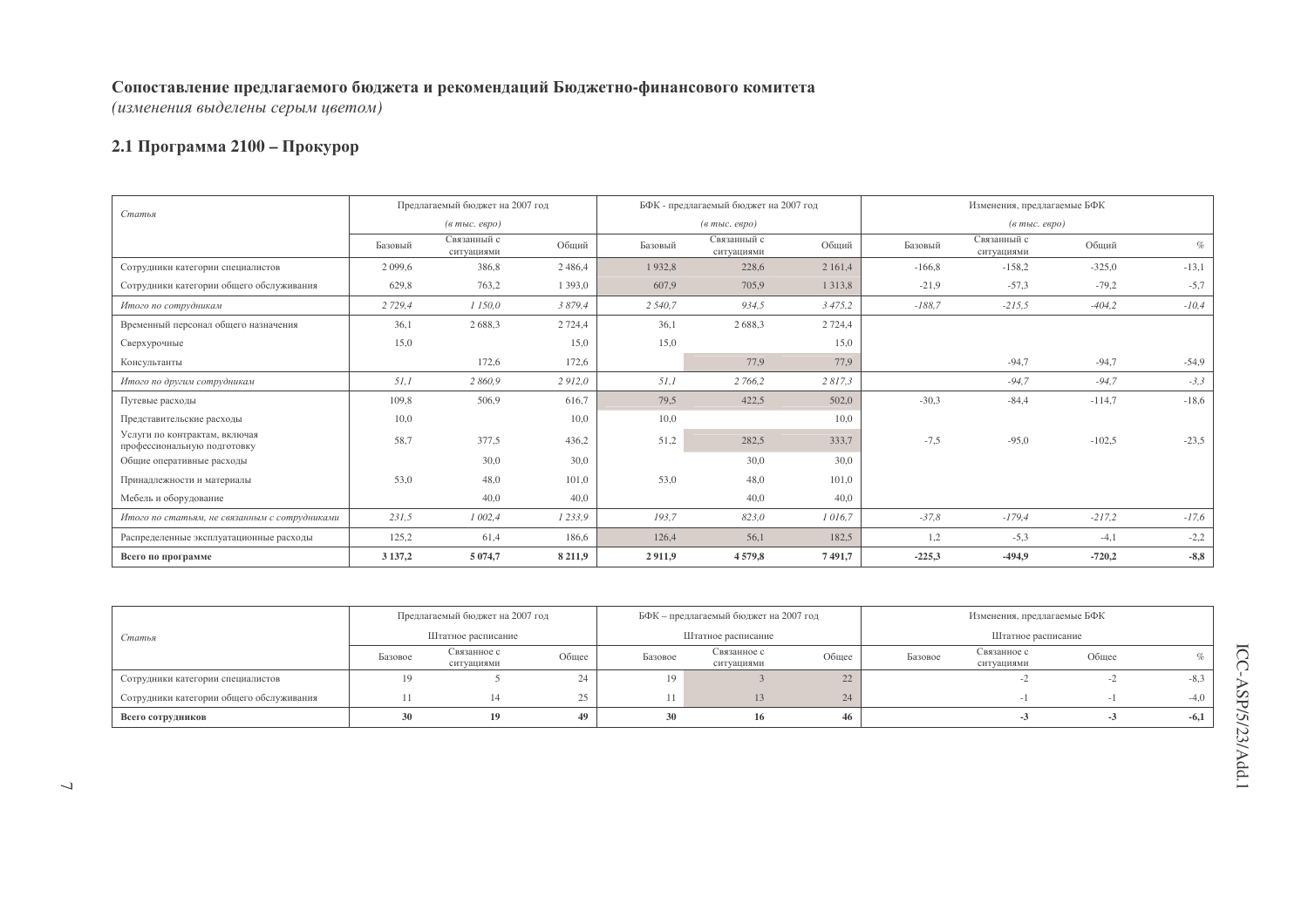#### Сопоставление предлагаемого бюджета и рекомендаций Бюджетно-финансового комитета (изменения выделены серым цветом)

#### $\infty$ 2.2 Программа 2200 – Отдел по юрисдикции, дополняемости и сотрудничеству

|                                               |         | Предлагаемый бюджет на 2007 год  |        |         | БФК - предлагаемый бюджет на 2007 год |         |         | Изменения, предлагаемые БФК            |          |          |
|-----------------------------------------------|---------|----------------------------------|--------|---------|---------------------------------------|---------|---------|----------------------------------------|----------|----------|
| Статья                                        |         | $(a \text{ molc.} \text{ espo})$ |        |         | $(a \text{ molc.} \text{ espo})$      |         |         | $(e$ m <sub>bl</sub> $c$ . $e$ e $po)$ |          |          |
|                                               | Базовый | Связанный с<br>ситуациями        | Общий  | Базовый | Связанный с<br>ситуациями             | Общий   | Базовый | Связанный с<br>ситуациями              | Общий    | $\%$     |
| Сотрудники категории специалистов             | 713,0   | 990,1                            | 1703,1 | 685,8   | 802,8                                 | 1488,6  | $-27.2$ | $-187,3$                               | $-214,5$ | $-12,6$  |
| Сотрудники категории общего обслуживания      | 112,6   |                                  | 112,6  | 108,6   |                                       | 108,6   | $-4,0$  |                                        | $-4,0$   | $-3,6$   |
| Итого по сотрудникам                          | 825,6   | 990,1                            | 1815,7 | 794,4   | 802,8                                 | 1 597,2 | $-31,2$ | $-187,3$                               | $-218,5$ | $-12,0$  |
| Временный персонал общего назначения          |         | 43,4                             | 43,4   |         |                                       |         |         | $-43,4$                                | $-43,4$  | $-100,0$ |
| Консультанты                                  |         | 32,0                             | 32,0   |         |                                       |         |         | $-32,0$                                | $-32,0$  | $-100,0$ |
| Итого по другим сотрудникам                   |         | 75,4                             | 75,4   |         |                                       |         |         | $-75,4$                                | $-75,4$  | $-100,0$ |
| Путевые расходы                               | 77,5    | 394,0                            | 471,5  | 70,8    | 245,0                                 | 315,8   | $-6,7$  | $-149,0$                               | $-155,7$ | $-33.0$  |
| Итого по статьям, не связанным с сотрудниками | 77,5    | 394,0                            | 471,5  | 70,8    | 245,0                                 | 315,8   | $-6,7$  | $-149,0$                               | $-155,7$ | $-33,0$  |
| Распределенные эксплуатационные расходы       | 32,3    | 32,3                             | 64.6   | 33,7    | 28,1                                  | 61.8    | 1,4     | $-4,2$                                 | $-2,8$   | $-4,6$   |
| Всего по программе                            | 935,4   | 1 491,8                          | 2427,2 | 898,9   | 1 0 7 5 , 9                           | 1974,8  | $-36,5$ | $-415,9$                               | $-452,4$ | $-18,6$  |

|                                          | Предлагаемый бюджет на 2007 год |                           |       |         | БФК – предлагаемый бюджет на 2007 год |       |         | Изменения, предлагаемые БФК |       |         |
|------------------------------------------|---------------------------------|---------------------------|-------|---------|---------------------------------------|-------|---------|-----------------------------|-------|---------|
| Статья                                   |                                 | Штатное расписание        |       |         | Штатное расписание                    |       |         | Штатное расписание          |       |         |
|                                          | Базовое                         | Связанное с<br>ситуациями | Общее | Базовое | Связанное с<br>ситуациями             | Общее | Базовое | Связанное с<br>ситуациями   | Общее |         |
| Сотрудники категории специалистов        |                                 | ιv                        | 16    |         |                                       |       |         |                             |       | $-12,5$ |
| Сотрудники категории общего обслуживания |                                 |                           |       |         |                                       |       |         |                             |       |         |
| Всего сотрудников                        |                                 |                           | 18    |         |                                       | 16    |         |                             |       | $-11,1$ |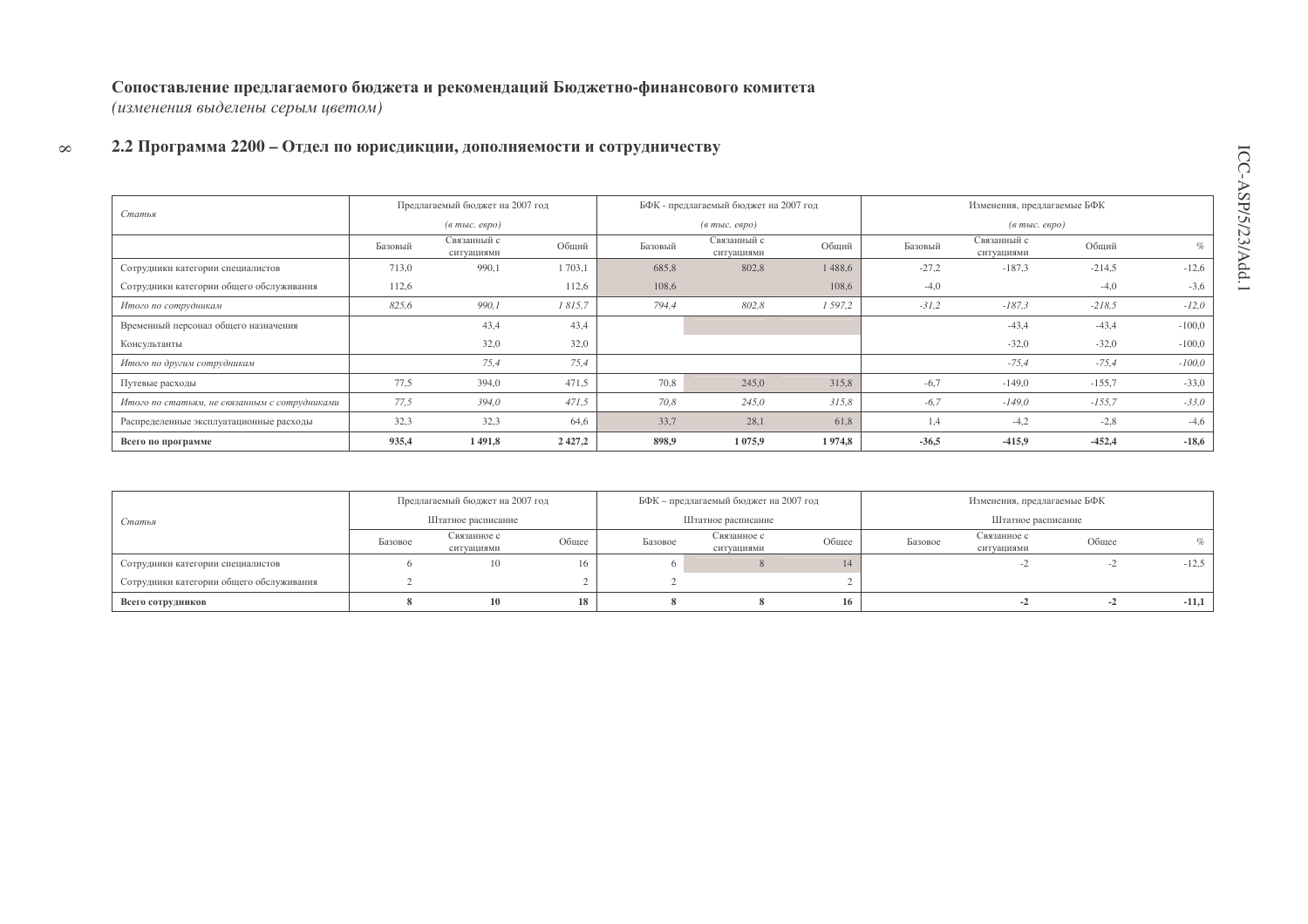(изменения выделены серым цветом)

## 2.3 Программа 2300 - Следственный отдел

|                                                              |         | Предлагаемый бюджет на 2007 год |           |         | БФК - предлагаемый бюджет на 2007 год |             |         | Изменения, предлагаемые БФК             |          |          |
|--------------------------------------------------------------|---------|---------------------------------|-----------|---------|---------------------------------------|-------------|---------|-----------------------------------------|----------|----------|
| Статья                                                       |         | (в тыс. евро)                   |           |         | $(a \text{ mole.} \text{~e}$          |             |         | $(e$ m <sub>bl</sub> $c$ . $e$ e $po$ ) |          |          |
|                                                              | Базовый | Связанный с<br>ситуациями       | Общий     | Базовый | Связанный с<br>ситуациями             | Общий       | Базовый | Связанный с<br>ситуациями               | Общий    | $\%$     |
| Сотрудники категории специалистов                            | 476,5   | 6 5 6 1, 6                      | 7 0 38,1  | 460,1   | 6 3 5 7 9                             | 6 8 1 8 , 0 | $-16,4$ | $-203,7$                                | $-220,1$ | $-3,1$   |
| Сотрудники категории общего обслуживания                     | 112,6   | 1568,1                          | 1680,7    | 108,6   | 1516,1                                | 1 624,7     | $-4,0$  | $-52,0$                                 | $-56,0$  | $-3,3$   |
| Итого по сотрудникам                                         | 589,1   | 8 129,7                         | 8718,8    | 568,7   | 7874,0                                | 8 4 4 2, 7  | $-20,4$ | $-255,7$                                | $-276,1$ | $-3,2$   |
| Временный персонал общего назначения                         |         | 375,4                           | 375,4     |         | 302,0                                 | 302,0       |         | $-73,4$                                 | $-73,4$  | $-19,6$  |
| Консультанты                                                 |         | 44,7                            | 44,7      |         |                                       |             |         | $-44,7$                                 | $-44,7$  | $-100,0$ |
| Итого по другим сотрудникам                                  |         | 420,1                           | 420,1     |         | 302,0                                 | 302,0       |         | $-118,1$                                | $-118,1$ | $-28,1$  |
| Путевые расходы                                              | 9,6     | 1 0 8 9 3                       | 1 0 9 8 9 | 9,6     | 1 0 8 9 3                             | 1 0 9 8 , 9 |         |                                         |          |          |
| Услуги по контрактам, включая<br>профессиональную подготовку |         | 108,0                           | 108,0     |         | 108,0                                 | 108,0       |         |                                         |          |          |
| Общие оперативные расходы                                    |         | 130,5                           | 130,5     |         | 130,5                                 | 130,5       |         |                                         |          |          |
| Принадлежности и материалы                                   |         | 40,2                            | 40,2      |         | 40,2                                  | 40,2        |         |                                         |          |          |
| Мебель и оборудование                                        |         | 10,0                            | 10,0      |         | 10,0                                  | 10,0        |         |                                         |          |          |
| Итого по статьям, не связанным с сотрудниками                | 9,6     | 1 378,0                         | 1387,6    | 9,6     | 1 378,0                               | 1 387,6     |         |                                         |          |          |
| Распределенные эксплуатационные расходы                      | 20,2    | 329,4                           | 349,6     | 21,1    | 354,2                                 | 375,3       | 0.9     | 24,8                                    | 25,7     | 7,3      |
| Всего по программе                                           | 618,9   | 10 257,2                        | 10876,1   | 599,4   | 9 9 0 8,2                             | 10 507,6    | $-19,5$ | $-349,0$                                | $-368,5$ | $-3,4$   |

|                                          |         | Предлагаемый бюджет на 2007 год   |       |         | БФК - предлагаемый бюджет на 2007 год |       |         | Изменения, предлагаемые БФК |       |        |
|------------------------------------------|---------|-----------------------------------|-------|---------|---------------------------------------|-------|---------|-----------------------------|-------|--------|
| Статья                                   |         | Штатное расписание<br>Связанное с |       |         | Штатное расписание                    |       |         | Штатное расписание          |       |        |
|                                          | Базовое | ситуациями                        | Общее | Базовое | Связанное с<br>ситуациями             | Общее | Базовое | Связанное с<br>ситуациями   | Общее |        |
| Сотрудники категории специалистов        |         |                                   |       |         | 73                                    | 76    |         |                             |       | $-1,3$ |
| Сотрудники категории общего обслуживания |         |                                   | 20    |         | 28                                    | 30    |         |                             |       |        |
| Всего сотрудников                        |         | 102                               | 107   |         | 101                                   | 106   |         |                             |       | $-0.9$ |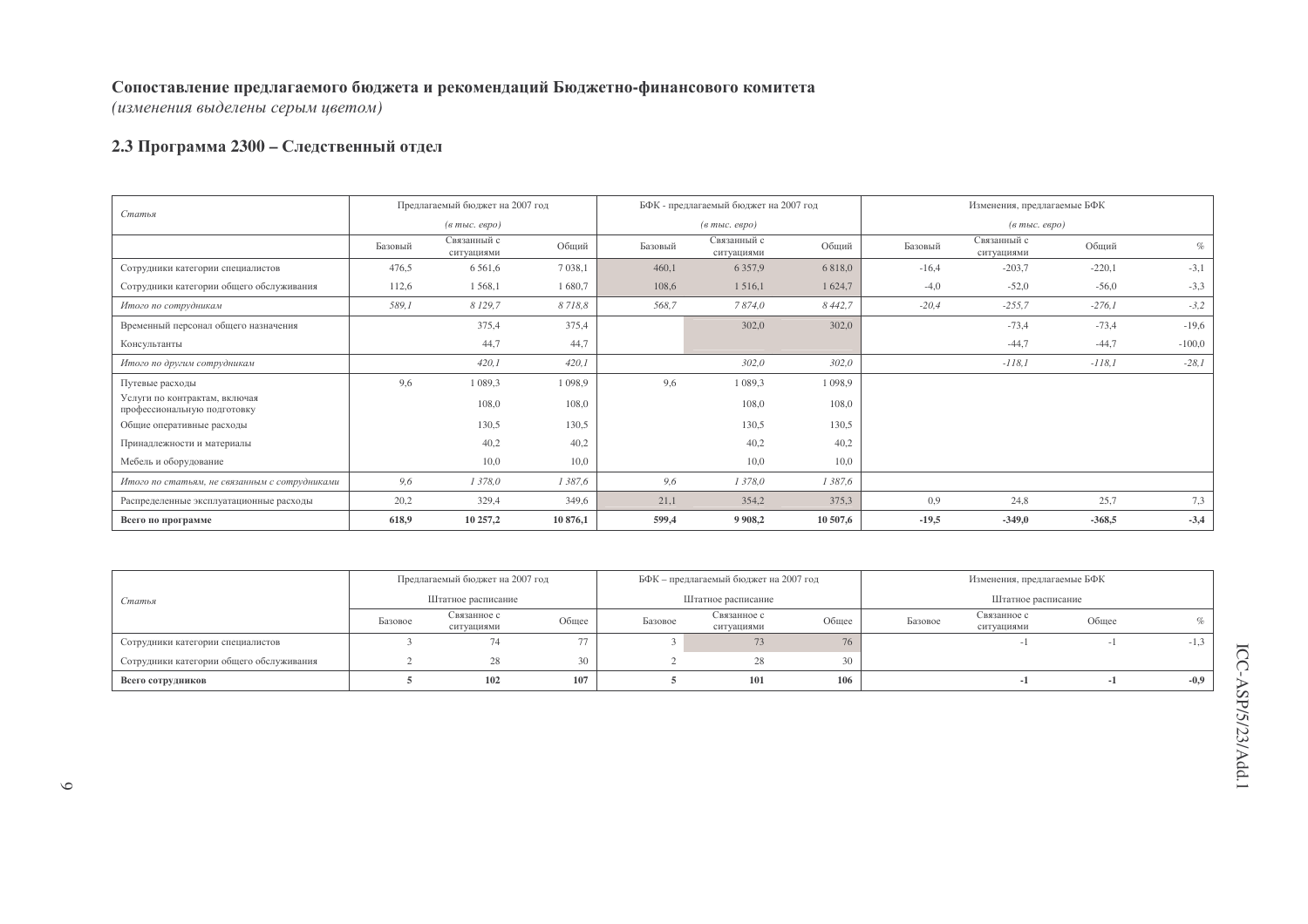(изменения выделены серым цветом)

#### 1 0 2.4 Программа 2400 – Отдел уголовного преследования

|                                               |         | Предлагаемый бюджет на 2007 год  |        |         | БФК - предлагаемый бюджет на 2007 год |             |         | Изменения, предлагаемые БФК       |          |         |
|-----------------------------------------------|---------|----------------------------------|--------|---------|---------------------------------------|-------------|---------|-----------------------------------|----------|---------|
| Статья                                        |         | $(a \text{ molc.} \text{ espo})$ |        |         | $(e$ m <sub>bl</sub> $c$ , espo $)$   |             |         | $(\textit{6 muc.} \textit{espo})$ |          |         |
|                                               | Базовый | Связанный с<br>ситуациями        | Общий  | Базовый | Связанный с<br>ситуациями             | Обший       | Базовый | Связанный с<br>ситуациями         | Общий    | $\%$    |
| Сотрудники категории специалистов             | 466,8   | 2 3 9 1 , 9                      | 2858,7 | 446,4   | 1980,7                                | 2 4 2 7, 1  | $-20.4$ | $-411,2$                          | $-494,2$ | $-17,3$ |
| Сотрудники категории общего обслуживания      | 112,6   | 463,0                            | 575,6  | 108,6   | 388,4                                 | 497,0       | $-4,0$  | $-74,6$                           | $-16,0$  | $-2,8$  |
| Итого по сотрудникам                          | 579,4   | 2 854,9                          | 3434,3 | 555,0   | 2 369,1                               | 2 9 24, 1   | $-24.4$ | $-485,8$                          | $-510,2$ | $-14.9$ |
| Временный персонал общего назначения          |         |                                  |        |         | 204,2                                 | 204,2       |         | 204,2                             | 204,2    |         |
| Итого по другим сотрудникам                   |         |                                  |        |         | 204,2                                 | 204,2       |         | 204,2                             | 204,2    |         |
| Путевые расходы                               | 15,8    | 155.1                            | 170.9  | 15,8    | 136.9                                 | 152.7       |         | $-18.2$                           | $-18,2$  | $-10,6$ |
| Итого по статьям, не связанным с сотрудниками | 15,8    | 155.1                            | 170.9  | 15,8    | 136,9                                 | 152.7       |         | $-18,2$                           | $-18,2$  | $-10,6$ |
| Распределенные эксплуатационные расходы       | 20,2    | 106,6                            | 126,8  | 21,1    | 94.7                                  | 115.8       | 0.9     | $-11.9$                           | $-11,0$  | $-8,8$  |
| Всего по программе                            | 615.4   | 3 1 1 6 , 6                      | 3732,0 | 591,9   | 2804,9                                | 3 3 9 6 , 8 | $-23.5$ | $-311,7$                          | $-335,2$ | $-9,0$  |

|                                          |                    | Предлагаемый бюджет на 2007 год |       |         | БФК - предлагаемый бюджет на 2007 год |       |         | Изменения, предлагаемые БФК |       |         |
|------------------------------------------|--------------------|---------------------------------|-------|---------|---------------------------------------|-------|---------|-----------------------------|-------|---------|
| Статья                                   | Штатное расписание |                                 |       |         | Штатное расписание                    |       |         | Штатное расписание          |       |         |
|                                          | Базовое            | Связанное с<br>ситуациями       | Общее | Базовое | Связанное с<br>ситуациями             | Общее | Базовое | Связанное с<br>ситуациями   | Общее | %       |
| Сотрудники категории специалистов        |                    |                                 |       |         | 20                                    | 23    |         |                             |       | $-14,8$ |
| Сотрудники категории общего обслуживания |                    |                                 |       |         |                                       |       |         |                             |       | $-18,2$ |
| Всего сотрудников                        |                    | 33                              | 38    |         | 27                                    | 32    |         |                             | -0    | $-15,8$ |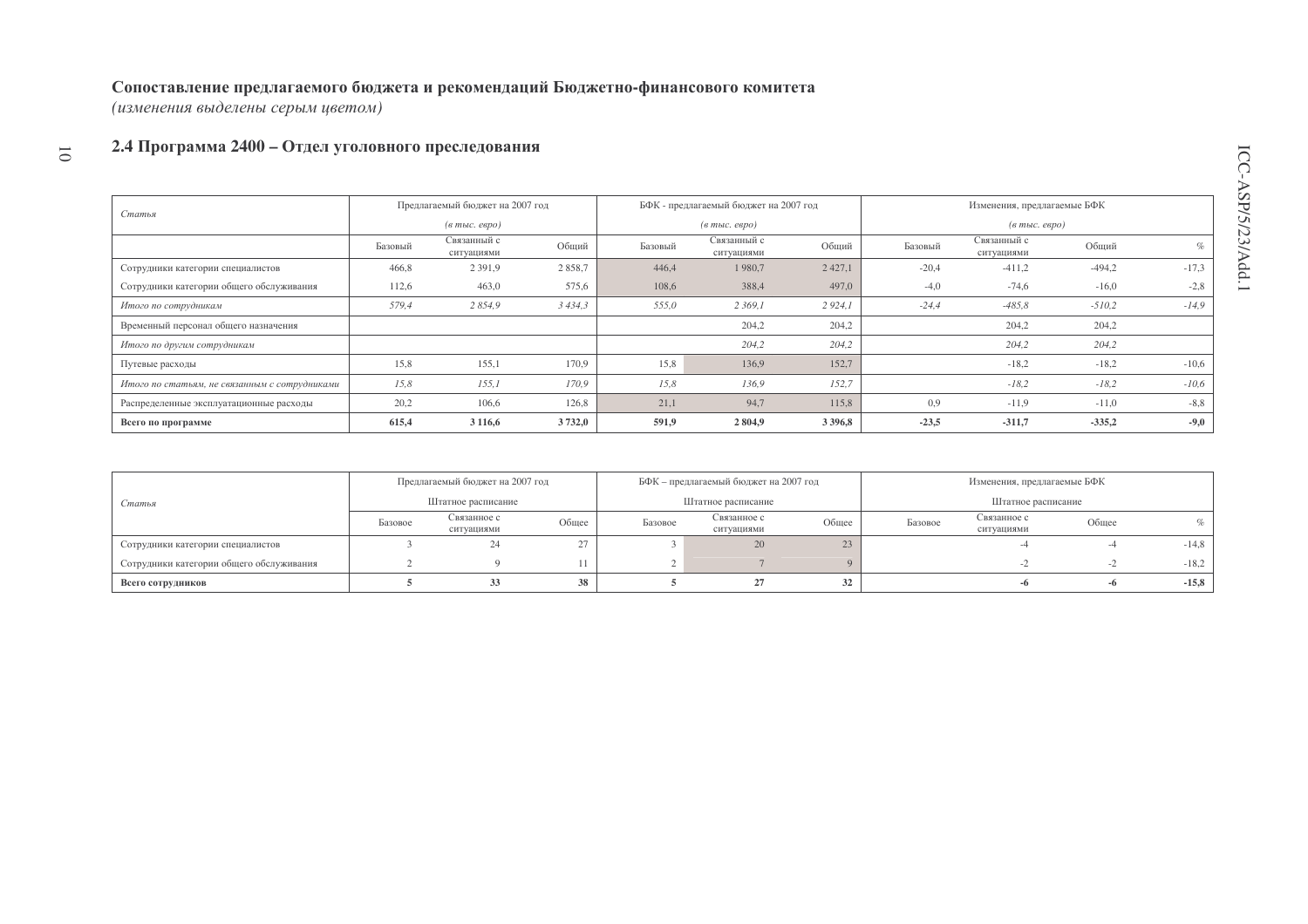(изменения выделены серым цветом)

## 3. Основная программа III - Секретариат Суда

|                                                              |             | Предлагаемый бюджет на 2007 год     |             |             | БФК - предлагаемый бюджет на 2007 год                       |             |          | Изменения, предлагаемые БФК         |           |         |
|--------------------------------------------------------------|-------------|-------------------------------------|-------------|-------------|-------------------------------------------------------------|-------------|----------|-------------------------------------|-----------|---------|
| Статья                                                       |             | $(e$ m <sub>bl</sub> $c$ , espo $)$ |             |             | $(\epsilon$ m <sub>bl</sub> $c$ . $\epsilon$ e $\rho$ o $)$ |             |          | $(e$ m <sub>bl</sub> $c$ , espo $)$ |           |         |
|                                                              | Базовый     | Связанный с<br>ситуациями           | Общий       | Базовый     | Связанный с<br>ситуациями                                   | Общий       | Базовый  | Связанный с<br>ситуациями           | Общий     | $\%$    |
| Сотрудники категории специалистов                            | 10 246,9    | 5 1 5 2, 6                          | 15 399,5    | 9 6 9 0, 4  | 4 5 1 9 , 6                                                 | 14 210,0    | $-556.5$ | $-633,0$                            | $-1189.5$ | $-7,8$  |
| Сотрудники категории общего обслуживания                     | 7 2 1 5 , 4 | 5 0 9 2.5                           | 12 307,9    | 6 9 6 6 , 2 | 4 7 9 9 , 1                                                 | 11 765,3    | $-249.2$ | $-293,4$                            | $-542.6$  | $-4,3$  |
| Итого по сотрудникам                                         | 17462,3     | 10245,1                             | 27 707,4    | 16 656,6    | 9318,7                                                      | 25 975,3    | $-805,7$ | $-926,4$                            | $-1732,1$ | $-6,3$  |
| Временный персонал общего назначения                         | 1 259,5     | 1683,1                              | 2942,6      | 1 259,5     | 1668,8                                                      | 2928,3      |          | $-14,3$                             | $-14,3$   | $-0,5$  |
| Временный персонал для обслуживания заседаний                | 312,5       | 45,0                                | 357,5       | 312,5       | 45,0                                                        | 357.5       |          |                                     |           |         |
| Сверхурочные                                                 | 176.1       | 84,3                                | 260,4       | 176,1       | 84.3                                                        | 260.4       |          |                                     |           |         |
| Консультанты                                                 | 37,0        | 99,0                                | 136,0       | 27,0        | 99,0                                                        | 126,0       | $-10,0$  |                                     | $-10,0$   | $-7,4$  |
| Итого по другим сотрудникам                                  | 1785,1      | 1911,4                              | 3 696,5     | 1 775,1     | 1 897,1                                                     | 3 672,2     | $-10,0$  | $-14,3$                             | $-24,3$   | $-0,7$  |
| Путевые расходы                                              | 280,4       | 1 3 0 5 .5                          | 1585.9      | 241,6       | 1 142,3                                                     | 1 3 8 3 , 9 | $-38.8$  | $-163,2$                            | $-202,0$  | $-12,7$ |
| Представительские расходы                                    | 17,0        |                                     | 17,0        | 17,0        |                                                             | 17.0        |          |                                     |           |         |
| Услуги по контрактам, включая<br>профессиональную подготовку | 1870.1      | 3 817,0                             | 5 687.1     | 1870,1      | 3 5 6 0 , 5                                                 | 5 4 3 0.6   |          | $-256,5$                            | $-256,5$  | $-4.5$  |
| Общие оперативные расходы                                    | 5 8 3 5 .0  | 4788,0                              | 10 623.0    | 5 8 3 5 .0  | 4788.0                                                      | 10 623.0    |          |                                     |           |         |
| Принадлежности и материалы                                   | 786,3       | 386,7                               | 1 173,0     | 786,3       | 386,7                                                       | 1 173,0     |          |                                     |           |         |
| Мебель и оборудование                                        | 691,1       | 529,0                               | 1 2 2 0 , 1 | 691,1       | 529,0                                                       | 1 2 2 0 , 1 |          |                                     |           |         |
| Итого по статьям, не связанным с сотрудниками                | 9479,9      | 10 826,2                            | 20 306,1    | 9441,1      | 10 406,5                                                    | 19 847,6    | $-38,8$  | $-419.7$                            | $-458,5$  | $-2,3$  |
| Распределенные эксплуатационные расходы                      | $-442,1$    | $-558,8$                            | $-1000,9$   | $-408,7$    | $-554,1$                                                    | $-962,8$    | 33,4     | 4,7                                 | 38,1      | $-3,8$  |
| Всего по Основной программе III                              | 28 28 5, 2  | 22 4 23, 9                          | 50 709,1    | 27 464,1    | 21 068,2                                                    | 48 532,3    | $-821,1$ | $-1355,7$                           | $-2176,8$ | $-4,3$  |

|                                          |         | Предлагаемый бюджет на 2007 год   |       |         | БФК - предлагаемый бюджет на 2007 год |       |         | Изменения, предлагаемые БФК |       |        |
|------------------------------------------|---------|-----------------------------------|-------|---------|---------------------------------------|-------|---------|-----------------------------|-------|--------|
| Статья                                   |         | Штатное расписание<br>Связанное с |       |         | Штатное расписание                    |       |         | Штатное расписание          |       |        |
|                                          | Базовое | ситуациями                        | Общее | Базовое | Связанное с<br>ситуациями             | Общее | Базовое | Связанное с<br>ситуациями   | Общее |        |
| Сотрудники категории специалистов        |         | 62                                | 159   | 96      |                                       | 148   |         | $-10$                       | $-11$ | -6.9   |
| Сотрудники категории общего обслуживания | 128     | 109                               | 237   | 128     | 105                                   | 233   |         |                             |       | $-1.1$ |
| Всего сотрудников                        | 225     | 171                               | 396   | 224     | 157                                   | 381   |         | $-14$                       | $-15$ | $-3.8$ |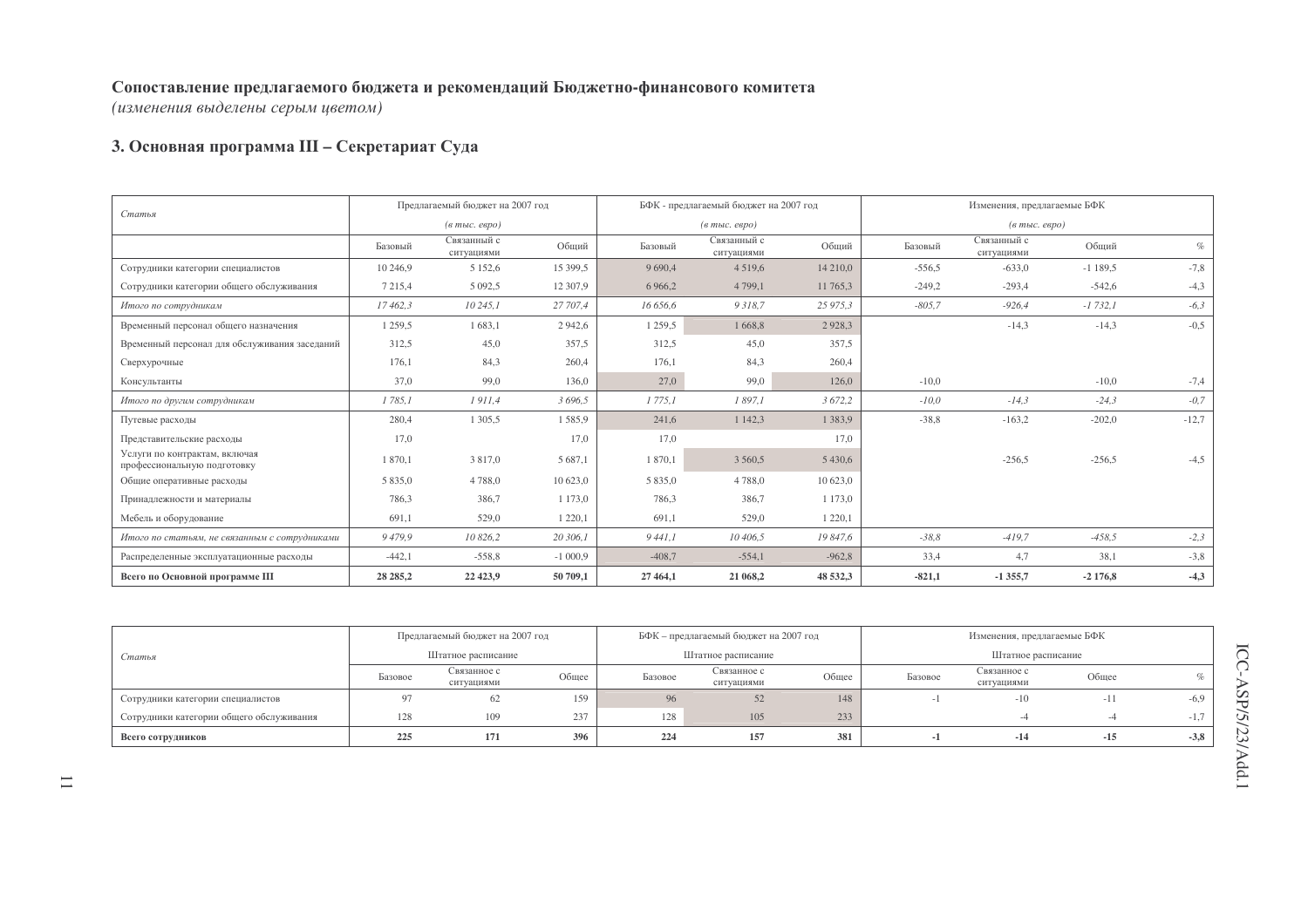(изменения выделены серым цветом)

#### 3.1 Программа 3100 - Канцелярия Секретаря  $\overline{\omega}$

|                                                              |             | Предлагаемый бюджет на 2007 год     |            |           | БФК - предлагаемый бюджет на 2007 год                 |             |          | Изменения, предлагаемые БФК                           |          |         |
|--------------------------------------------------------------|-------------|-------------------------------------|------------|-----------|-------------------------------------------------------|-------------|----------|-------------------------------------------------------|----------|---------|
| Статья                                                       |             | $(6 \text{ molc.}$ $e$ $e$ $p$ $o)$ |            |           | $(\epsilon$ m <sub>bl</sub> $c$ . $\epsilon$ egpo $)$ |             |          | $(\epsilon$ m <sub>bl</sub> $c$ . $\epsilon$ egpo $)$ |          |         |
|                                                              | Базовый     | Связанный с<br>ситуациями           | Общий      | Базовый   | Связанный с<br>ситуациями                             | Общий       | Базовый  | Связанный с<br>ситуациями                             | Обший    | $\%$    |
| Сотрудники категории специалистов                            | 2 2 2 1 , 6 | 158,9                               | 2 3 8 0 .5 | 2 0 0 9,8 | 85,7                                                  | 2 0 9 5 .5  | $-211,8$ | $-73,2$                                               | $-285,0$ | $-11,9$ |
| Сотрудники категории общего обслуживания                     | 2 4 5 2 , 4 | 1 2 2 8 , 7                         | 3 681,1    | 2 3 6 6,7 | 1 204,7                                               | 3 5 7 1 , 4 | $-85.7$  | $-24,0$                                               | $-109,7$ | $-3,0$  |
| Итого по сотрудникам                                         | 4 674,0     | 1 387,6                             | 6 0 6 1, 6 | 4 3 7 6 5 | 1 290,4                                               | 5 666.9     | $-297,5$ | $-97.2$                                               | $-394,7$ | $-6,5$  |
| Временный персонал общего назначения                         | 803,4       | 20,0                                | 823,4      | 803,4     | 20,0                                                  | 823,4       |          |                                                       |          |         |
| Сверхурочные                                                 | 124,4       | 54,3                                | 178,7      | 124,4     | 54,3                                                  | 178,7       |          |                                                       |          |         |
| Итого по другим сотрудникам                                  | 927,8       | 74,3                                | 1002,1     | 927,8     | 74,3                                                  | 1002,1      |          |                                                       |          |         |
| Путевые расходы                                              | 48,1        | 435,8                               | 483,9      | 48,1      | 435,8                                                 | 483,9       |          |                                                       |          |         |
| Представительские расходы                                    | 10,0        |                                     | 10,0       | 10,0      |                                                       | 10,0        |          |                                                       |          |         |
| Услуги по контрактам, включая<br>профессиональную подготовку | 206.2       | 244.5                               | 450,7      | 206,2     | 244.5                                                 | 450.7       |          |                                                       |          |         |
| Общие оперативные расходы                                    | 117.0       |                                     | 117,0      | 117.0     |                                                       | 117,0       |          |                                                       |          |         |
| Принадлежности и материалы                                   | 96,5        | 21,8                                | 118,3      | 96,5      | 21,8                                                  | 118,3       |          |                                                       |          |         |
| Мебель и оборудование                                        | 103,0       |                                     | 103,0      | 103,0     |                                                       | 103,0       |          |                                                       |          |         |
| Итого по статьям, не связанным с сотрудниками                | 580,8       | 702,1                               | 1 2 8 2, 9 | 580,8     | 702,1                                                 | 1 2 8 2, 9  |          |                                                       |          |         |
| Распределенные эксплуатационные расходы                      | 246,3       | 54,9                                | 301,2      | 257,1     | 52,6                                                  | 309,7       | 10,8     | $-2,3$                                                | 8,5      | 2,8     |
| Всего по программе                                           | 6428.9      | 2 2 1 8 .9                          | 8647.8     | 6 142.2   | 2 1 1 9 .4                                            | 8 2 6 1, 6  | $-286.7$ | $-99.5$                                               | $-386.2$ | $-4,5$  |

|                                          |         | Предлагаемый бюджет на 2007 год |       |         | БФК - предлагаемый бюджет на 2007 год |       |         | Изменения, предлагаемые БФК |       |  |
|------------------------------------------|---------|---------------------------------|-------|---------|---------------------------------------|-------|---------|-----------------------------|-------|--|
| Статья                                   |         | Штатное расписание              |       |         | Штатное расписание                    |       |         | Штатное расписание          |       |  |
|                                          | Базовое | Связанное с<br>ситуациями       | Общее | Базовое | Связанное с<br>ситуациями             | Общее | Базовое | Связанное с<br>ситуациями   | Общее |  |
| Сотрудники категории специалистов        |         |                                 | 10    | 18      |                                       |       |         |                             |       |  |
| Сотрудники категории общего обслуживания |         |                                 |       |         |                                       |       |         |                             |       |  |
| Всего сотрудников                        | 60      | 16                              | 76    | 61      |                                       |       |         |                             |       |  |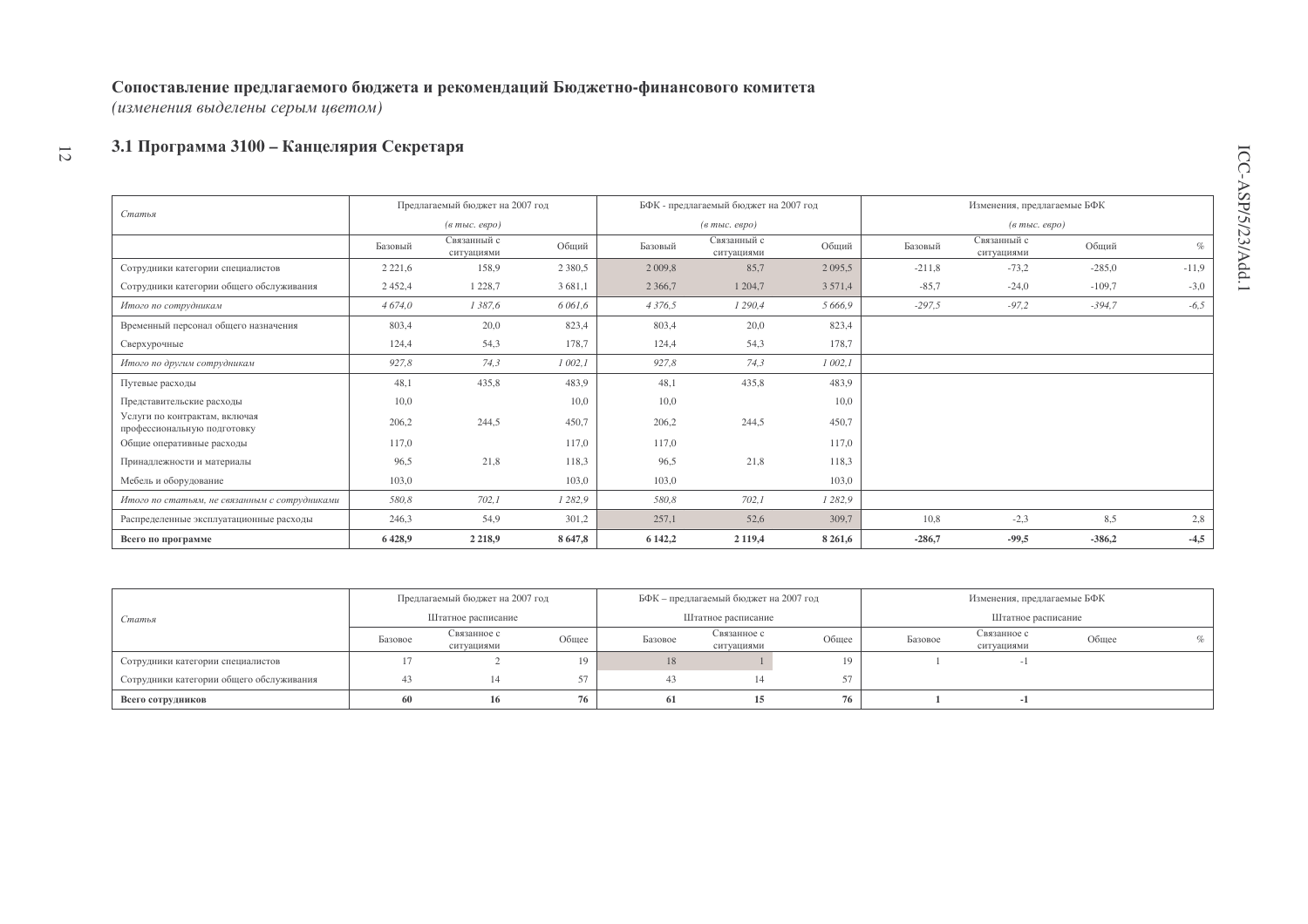(изменения выделены серым цветом)

### 3.2 Программа 3200 - Отдел общего административного обслуживания

| Статья                                                       |             | Предлагаемый бюджет на 2007 год  |             |             | БФК - предлагаемый бюджет на 2007 год |             |          | Изменения, предлагаемые БФК                             |          |        |
|--------------------------------------------------------------|-------------|----------------------------------|-------------|-------------|---------------------------------------|-------------|----------|---------------------------------------------------------|----------|--------|
|                                                              |             | $(a \text{ molc.} \text{ espo})$ |             |             | $(a \text{ molc.} \text{ espo})$      |             |          | $(a \text{ mol.} \text{ e }\text{e}\text{ }p\text{ }o)$ |          |        |
|                                                              | Базовый     | Связанный с<br>ситуациями        | Общий       | Базовый     | Связанный с<br>ситуациями             | Общий       | Базовый  | Связанный с<br>ситуациями                               | Общий    | $\%$   |
| Сотрудники категории специалистов                            | 3 200,7     | 899,3                            | 4 100,0     | 3 0 5 9 , 1 | 871,9                                 | 3 9 3 1 , 0 | $-141,6$ | $-27,4$                                                 | $-169,0$ | $-4,1$ |
| Сотрудники категории общего обслуживания                     | 3732,8      | 1 2 6 8,9                        | 5 0 0 1,7   | 3 603,2     | 1 173,2                               | 4 7 7 6, 4  | $-129,6$ | $-95.7$                                                 | $-225,3$ | $-4,5$ |
| Итого по сотрудникам                                         | 6 9 3 3, 5  | 2 168,2                          | 9 101,7     | 6 662,3     | 2045,1                                | 8 707,4     | $-271,2$ | $-123,1$                                                | $-394,3$ | $-4,3$ |
| Временный персонал общего назначения                         | 187,5       | 702,4                            | 889,9       | 187,5       | 764,9                                 | 952,4       |          | 62,5                                                    | 62,5     | 7,0    |
| Временный персонал для обслуживания заседаний                | 32,5        |                                  | 32,5        | 32,5        |                                       | 32,5        |          |                                                         |          |        |
| Сверхурочные                                                 | 51,7        |                                  | 51,7        | 51,7        |                                       | 51.7        |          |                                                         |          |        |
| Итого по другим сотрудникам                                  | 271,7       | 702,4                            | 974.1       | 271,7       | 764,9                                 | 1 0 36.6    |          | 62,5                                                    | 62,5     | 6,4    |
| Путевые расходы                                              | 89,7        | 107,6                            | 197,3       | 89,7        | 107,6                                 | 197.3       |          |                                                         |          |        |
| Услуги по контрактам, включая<br>профессиональную подготовку | 1 1 1 0 .1  | 1 043.3                          | 2 1 5 3 , 4 | 1 1 1 0 , 1 | 1 0 24,8                              | 2 1 3 4 9   |          | $-18.5$                                                 | $-18,5$  | $-0.9$ |
| Общие оперативные расходы                                    | 4 1 3 3 .1  | 2 766.0                          | 6 8 9 9, 1  | 4 1 3 3 .1  | 2 766.0                               | 6 8 9 9.1   |          |                                                         |          |        |
| Принадлежности и материалы                                   | 425.9       | 261,5                            | 687,4       | 425.9       | 261,5                                 | 687.4       |          |                                                         |          |        |
| Мебель и оборудование                                        | 536,9       | 314,0                            | 850,9       | 536,9       | 314,0                                 | 850,9       |          |                                                         |          |        |
| Итого по статьям, не связанным с сотрудниками                | 6 2 9 5 , 7 | 4 4 9 2, 4                       | 10 788,1    | 6 2 9 5 , 7 | 4 4 7 3 , 9                           | 10 769,6    |          | $-18,5$                                                 | $-18,5$  | $-0,2$ |
| Распределенные эксплуатационные расходы                      | $-955,0$    | $-978,8$                         | $-1933.8$   | $-939,6$    | $-974,9$                              | $-1914,5$   | 15,4     | 3,9                                                     | 19,3     | $-1,0$ |
| Всего по программе                                           | 12 5 45,9   | 6 3 8 4 , 2                      | 18 930,1    | 12 290,1    | 6 309,0                               | 18 599,1    | $-255,8$ | $-75,2$                                                 | $-331,0$ | $-1,7$ |

|                                          | Предлагаемый бюджет на 2007 год |                                              |       |         | БФК - предлагаемый бюджет на 2007 год |       |         | Изменения, предлагаемые БФК |       |        |
|------------------------------------------|---------------------------------|----------------------------------------------|-------|---------|---------------------------------------|-------|---------|-----------------------------|-------|--------|
| Статья                                   |                                 | Штатное расписание<br>Связанное с<br>Базовое |       |         | Штатное расписание                    |       |         | Штатное расписание          |       |        |
|                                          |                                 | ситуациями                                   | Общее | Базовое | Связанное с<br>ситуациями             | Общее | Базовое | Связанное с<br>ситуациями   | Общее |        |
| Сотрудники категории специалистов        |                                 |                                              | 42    | 32      |                                       |       |         |                             |       | $-2,4$ |
| Сотрудники категории общего обслуживания |                                 |                                              | 96    | 66      | 28                                    | 94    |         |                             |       | $-2,1$ |
| Всего сотрудников                        |                                 |                                              | 138   | 98      |                                       | 135   |         | $-2$                        | - 7   | $-2,2$ |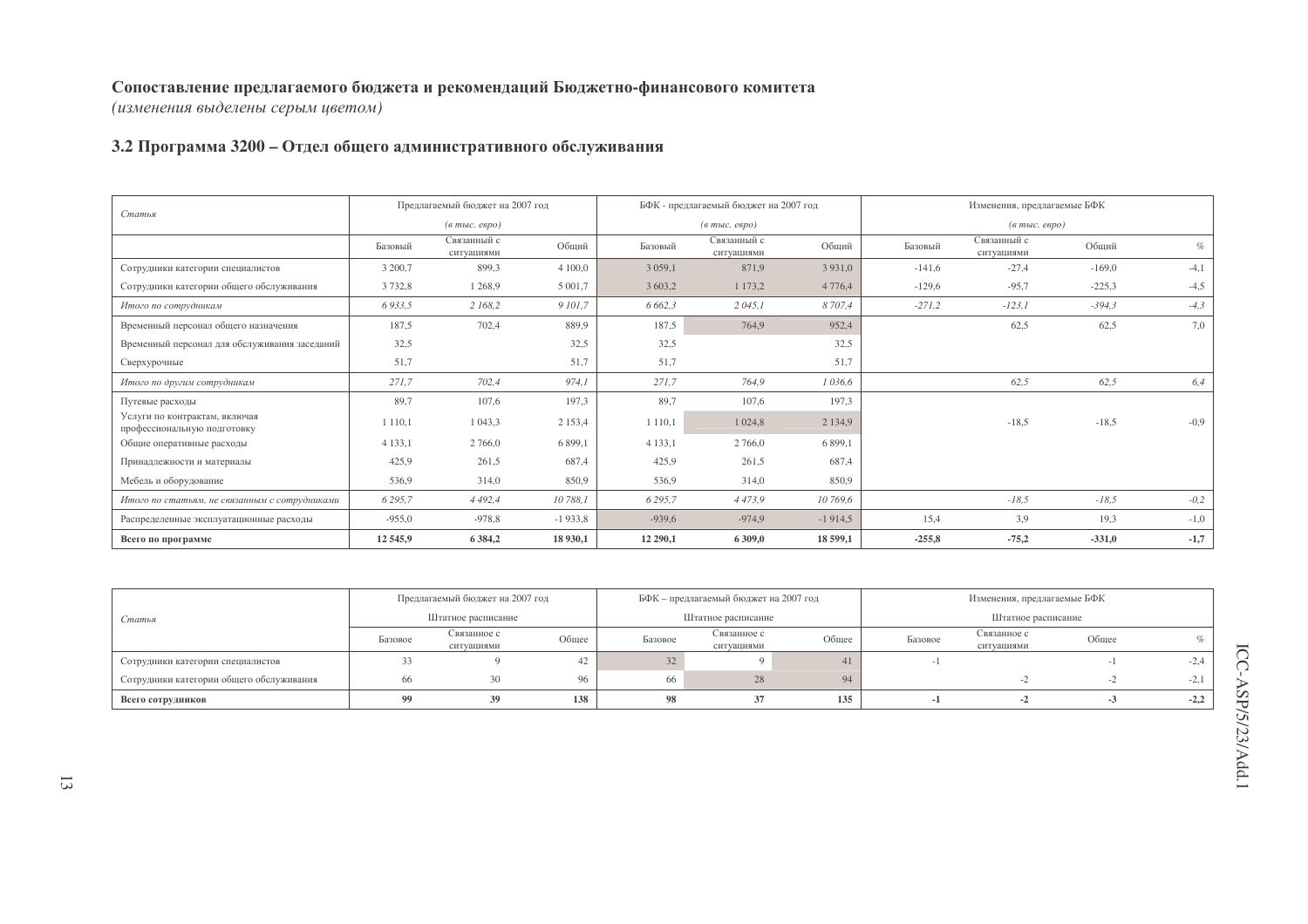(изменения выделены серым цветом)

#### 3.3 Программа 3300 - Отдел обслуживания Суда  $14\,$

| Статья                                                       |             | Предлагаемый бюджет на 2007 год  |             |             | БФК - предлагаемый бюджет на 2007 год |             |          | Изменения, предлагаемые БФК                           |          |         |
|--------------------------------------------------------------|-------------|----------------------------------|-------------|-------------|---------------------------------------|-------------|----------|-------------------------------------------------------|----------|---------|
|                                                              |             | $(6 \text{ molc.} \text{~espo})$ |             |             | $(a \text{ mole.} \text{~e}$          |             |          | $(\epsilon$ m <sub>bl</sub> $c$ . $\epsilon$ egpo $)$ |          |         |
|                                                              | Базовый     | Связанный с<br>ситуациями        | Общий       | Базовый     | Связанный с<br>ситуациями             | Общий       | Базовый  | Связанный с<br>ситуациями                             | Общий    | $\%$    |
| Сотрудники категории специалистов                            | 2 7 1 0 .5  | 3 1 1 0 , 1                      | 5 8 2 0.6   | 2626,9      | 2686,5                                | 5 3 1 3 , 4 | $-83,6$  | $-423,6$                                              | $-507,2$ | $-8,7$  |
| Сотрудники категории общего обслуживания                     | 337,8       | 1936,4                           | 2 2 7 4 , 2 | 325,8       | 1829,0                                | 2 1 5 4 8   | $-12,0$  | $-107,4$                                              | $-119,4$ | $-5,3$  |
| Итого по сотрудникам                                         | 3 048,3     | 5 046,5                          | 8094.8      | 2952,7      | 4 5 1 5 , 5                           | 7468,2      | $-95,6$  | $-531,0$                                              | $-626.6$ | $-7,7$  |
| Временный персонал общего назначения                         | 114,6       | 866,9                            | 981,5       | 114,6       | 883,9                                 | 998.5       |          | 17,0                                                  | 17,0     | 1,7     |
| Временный персонал для обслуживания заседаний                | 280,0       | 45,0                             | 325,0       | 280,0       | 45,0                                  | 325,0       |          |                                                       |          |         |
| Сверхурочные                                                 |             | 30,0                             | 30,0        |             | 30,0                                  | 30,0        |          |                                                       |          |         |
| Консультанты                                                 | 21,0        | 99,0                             | 120,0       | 11,0        | 99,0                                  | 110,0       | $-10.0$  |                                                       | $-10,0$  | $-8,3$  |
| Итого по другим сотрудникам                                  | 415,6       | 1 040,9                          | 1456,5      | 405,6       | 1057,9                                | 1463,5      | $-10,0$  | 17,0                                                  | 7,0      | 0,5     |
| Путевые расходы                                              | 42,0        | 616,6                            | 658,6       | 28,0        | 459,6                                 | 487,6       | $-14,0$  | $-157,0$                                              | $-171,0$ | $-26,0$ |
| Услуги по контрактам, включая<br>профессиональную подготовку | 376,2       | 334,9                            | 711,1       | 376,2       | 334,9                                 | 711,1       |          |                                                       |          |         |
| Общие оперативные расходы                                    | 1494,9      | 1 843,4                          | 3 3 3 8 3   | 1494,9      | 1 843,4                               | 3 3 3 8 , 3 |          |                                                       |          |         |
| Принадлежности и материалы                                   | 30,6        | 103,4                            | 134,0       | 30,6        | 103,4                                 | 134,0       |          |                                                       |          |         |
| Мебель и оборудование                                        | 51,2        | 170,0                            | 221,2       | 51,2        | 170,0                                 | 221,2       |          |                                                       |          |         |
| Итого по статьям, не связанным с сотрудниками                | 1994,9      | 3 068,3                          | 5 063,2     | 1980,9      | 2911,3                                | 4 892,2     | $-14,0$  | $-157,0$                                              | $-171,0$ | $-3,4$  |
| Распределенные эксплуатационные расходы                      | 129,2       | 251,9                            | 381,1       | 134,8       | 256,0                                 | 390,8       | 5,6      | 4,1                                                   | 9,7      | 2,5     |
| Всего по программе                                           | 5 5 8 8 , 0 | 9 407,6                          | 14 995,6    | 5 4 7 4 , 0 | 8740,7                                | 14 214,7    | $-114,0$ | $-666,9$                                              | $-780,9$ | $-5,2$  |

|                                          |         | Предлагаемый бюджет на 2007 год |       |         | БФК - предлагаемый бюджет на 2007 год |       |         | Изменения, предлагаемые БФК |       |                             |
|------------------------------------------|---------|---------------------------------|-------|---------|---------------------------------------|-------|---------|-----------------------------|-------|-----------------------------|
| Статья                                   |         | Штатное расписание              |       |         | Штатное расписание                    |       |         | Штатное расписание          |       |                             |
|                                          | Базовое | Связанное с<br>ситуациями       | Общее | Базовое | Связанное с<br>ситуациями             | Общее | Базовое | Связанное с<br>ситуациями   | Общее | $\mathcal{O}_{\mathcal{L}}$ |
| Сотрудники категории специалистов        | ۷h      |                                 | 64    | 26      | 31                                    | 57    |         |                             |       | $-10,9$                     |
| Сотрудники категории общего обслуживания |         |                                 | 49.   |         | 42                                    | 48    |         |                             |       | $-2,0$                      |
| Всего сотрудников                        |         | 81                              | 113   |         | 73                                    | 105   |         |                             |       | $-7,1$                      |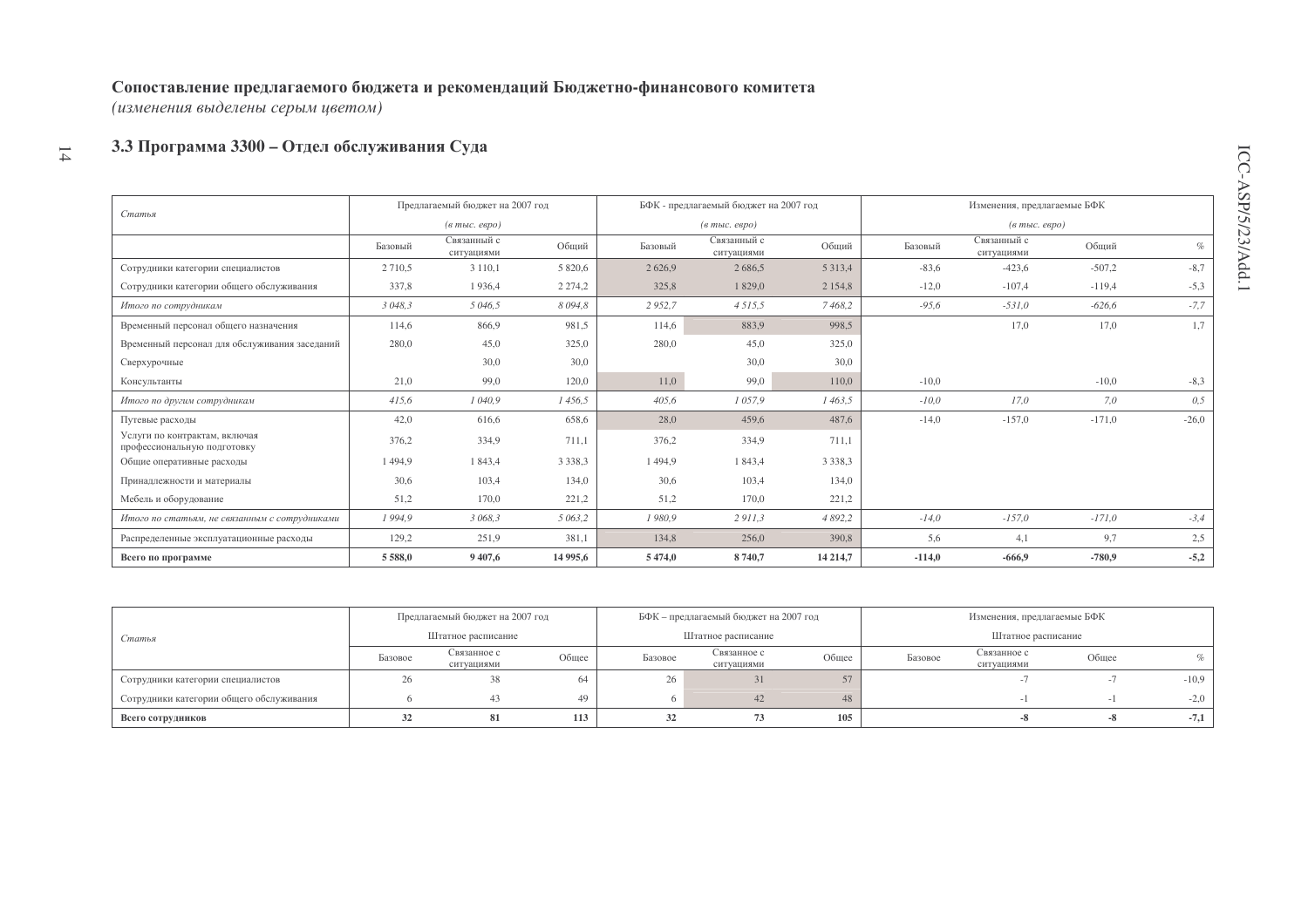(изменения выделены серым цветом)

## 3.4 Программа 3400 - Секция общественной информации и документации

| Статья                                                       |             | Предлагаемый бюджет на 2007 год  |        |         | БФК - предлагаемый бюджет на 2007 год           |             |         | Изменения, предлагаемые БФК       |          |         |
|--------------------------------------------------------------|-------------|----------------------------------|--------|---------|-------------------------------------------------|-------------|---------|-----------------------------------|----------|---------|
|                                                              |             | $(a \text{ molc.} \text{~espo})$ |        |         | $(\epsilon$ m <sub>bl</sub> c. $\epsilon$ egpo) |             |         | $(\textit{6 muc.} \textit{espo})$ |          |         |
|                                                              | Базовый     | Связанный с<br>ситуациями        | Общий  | Базовый | Связанный с<br>ситуациями                       | Общий       | Базовый | Связанный с<br>ситуациями         | Общий    | $\%$    |
| Сотрудники категории специалистов                            | 601,9       | 180,4                            | 782,3  | 538,0   | 93,6                                            | 631,6       | $-63.9$ | $-86,8$                           | $-150,7$ | $-19,3$ |
| Сотрудники категории общего обслуживания                     | 298,3       | 217,3                            | 515,6  | 290,4   | 168,5                                           | 458,9       | $-7,9$  | $-48,8$                           | $-56,7$  | $-11,0$ |
| Итого по сотрудникам                                         | 900,2       | 397,7                            | 1297,9 | 828,4   | 262,1                                           | 1 090,5     | $-71,8$ | $-135,6$                          | $-207,4$ | $-16,0$ |
| Временный персонал общего назначения                         | 62,5        | 62,6                             | 125,1  | 62,5    |                                                 | 62,5        |         | $-62,6$                           | $-62,6$  | $-50,0$ |
| Итого по другим сотрудникам                                  | 62,5        | 62,6                             | 125,1  | 62,5    |                                                 | 62,5        |         | $-62,6$                           | $-62,6$  | $-50,0$ |
| Путевые расходы                                              | 11,6        | 46,6                             | 58,2   | 11,6    | 46,6                                            | 58,2        |         |                                   |          |         |
| Услуги по контрактам, включая<br>профессиональную подготовку | 75,0        | 655,0                            | 730,0  | 75,0    | 417,0                                           | 492,0       |         | $-238,0$                          | $-238,0$ | $-32,6$ |
| Общие оперативные расходы                                    | 7,0         | 150,0                            | 157,0  | 7,0     | 150,0                                           | 157,0       |         |                                   |          |         |
| Принадлежности и материалы                                   | 223,3       |                                  | 223,3  | 223,3   |                                                 | 223,3       |         |                                   |          |         |
| Мебель и оборудование                                        |             | 45,0                             | 45,0   |         | 45,0                                            | 45,0        |         |                                   |          |         |
| Итого по статьям, не связанным с сотрудниками                | 316,9       | 896,6                            | 1213,5 | 316,9   | 658,6                                           | 975,5       |         | $-238,0$                          | $-238,0$ | $-19,6$ |
| Распределенные эксплуатационные расходы                      | 52,6        | 51,7                             | 104,3  | 50,6    | 45,6                                            | 96,2        | $-2,0$  | $-6,1$                            | $-8,1$   | $-7,8$  |
| Всего по программе                                           | 1 3 3 2 , 2 | 1 408,6                          | 2740,8 | 1 258,4 | 966,3                                           | 2 2 2 4 , 7 | $-73,8$ | $-442,3$                          | $-516,1$ | $-18,8$ |

|                                          |         | Предлагаемый бюджет на 2007 год |       |         | БФК - предлагаемый бюджет на 2007 год |       |         | Изменения, предлагаемые БФК |       |         |
|------------------------------------------|---------|---------------------------------|-------|---------|---------------------------------------|-------|---------|-----------------------------|-------|---------|
| Статья                                   |         | Штатное расписание              |       |         | Штатное расписание                    |       |         | Штатное расписание          |       |         |
|                                          | Базовое | Связанное с<br>ситуациями       | Общее | Базовое | Связанное с<br>ситуациями             | Общее | Базовое | Связанное с<br>ситуациями   | Общее |         |
| Сотрудники категории специалистов        |         |                                 |       |         |                                       |       |         |                             |       | $-27,3$ |
| Сотрудники категории общего обслуживания |         |                                 |       |         |                                       | 17    |         |                             |       | $-5,6$  |
| Всего сотрудников                        |         | 16                              |       |         |                                       | 25    |         |                             | -4    | $-13,8$ |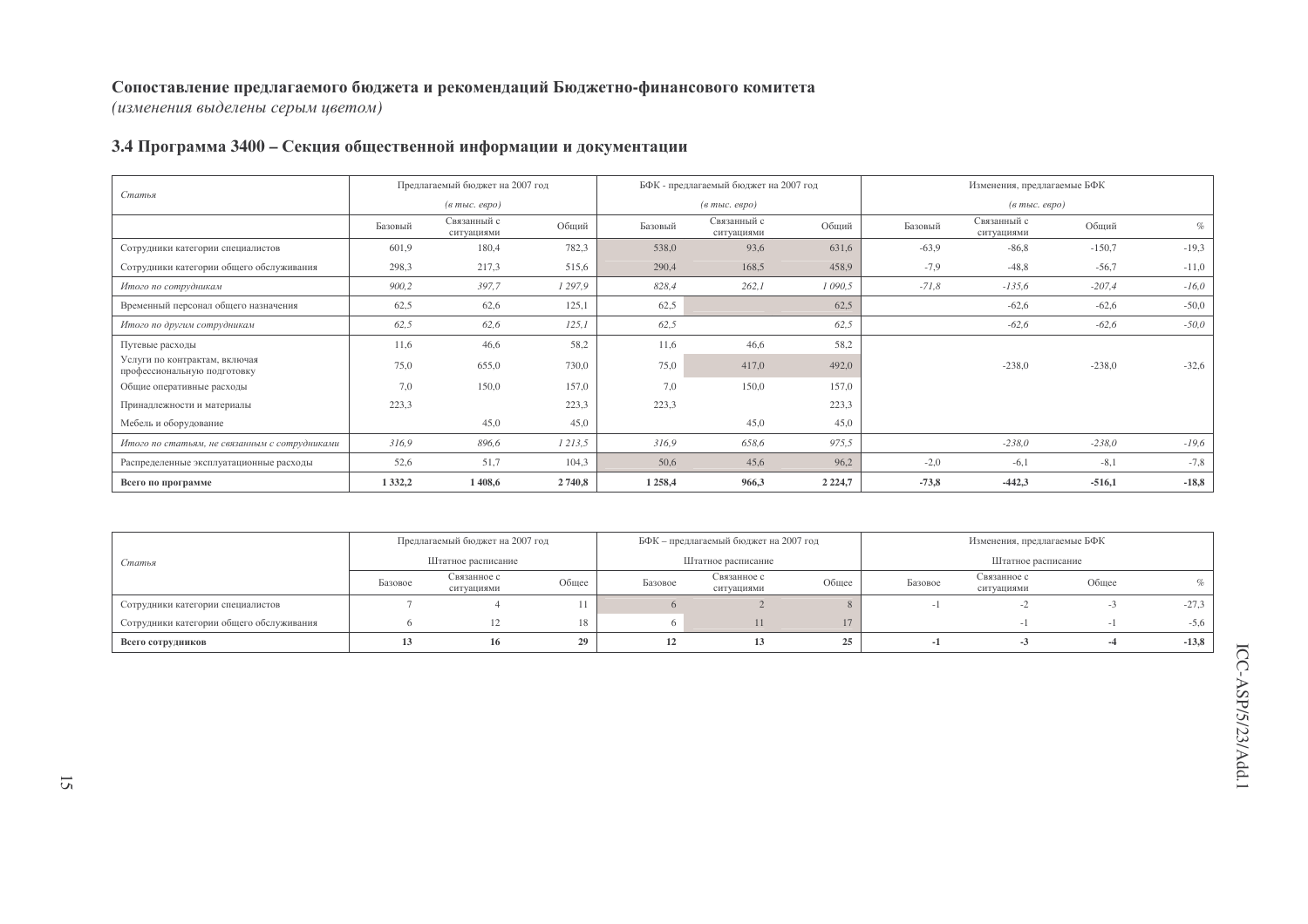(изменения выделены серым цветом)

#### 3.5 Программа 3500 - Отдел по делам потерпевших и адвокатов  $91$

|                                                              |         | Предлагаемый бюджет на 2007 год  |          |           | БФК - предлагаемый бюджет на 2007 год                       |           |         | Изменения, предлагаемые БФК                    |          |         |
|--------------------------------------------------------------|---------|----------------------------------|----------|-----------|-------------------------------------------------------------|-----------|---------|------------------------------------------------|----------|---------|
| Статья                                                       |         | $(a \text{ molc.} \text{~espo})$ |          |           | $(\epsilon$ m <sub>bl</sub> $c$ . $\epsilon$ e $\rho$ o $)$ |           |         | $(e$ m <sub>bl</sub> $c$ . $e$ $e$ $p$ $o$ $)$ |          |         |
|                                                              | Базовый | Связанный с<br>ситуациями        | Общий    | Базовый   | Связанный с<br>ситуациями                                   | Общий     | Базовый | Связанный с<br>ситуациями                      | Общий    | $\%$    |
| Сотрудники категории специалистов                            | 148,3   | 803,9                            | 1952,2   | 1 1 0 6,9 | 781,9                                                       | 1888,8    | $-41,4$ | $-22,0$                                        | $-63,4$  | $-3,2$  |
| Сотрудники категории общего обслуживания                     | 281,5   | 441,2                            | 722,7    | 271,5     | 423,7                                                       | 695,2     | $-10,0$ | $-17,5$                                        | $-27.5$  | $-3,8$  |
| Итого по сотрудникам                                         | 1 429,8 | 1245,1                           | 2674,9   | 1 378,4   | 1 205,6                                                     | 2 5 8 4 0 | $-51,4$ | $-39.5$                                        | $-90,9$  | $-3,4$  |
| Временный персонал общего назначения                         | 91,5    | 31,2                             | 122.7    | 91,5      |                                                             | 91.5      |         | $-31,2$                                        | $-31,2$  | $-25,4$ |
| Консультанты                                                 | 16,0    |                                  | 16,0     | 16,0      |                                                             | 16.0      |         |                                                |          |         |
| Итого по другим сотрудникам                                  | 107,5   | 31,2                             | 138,7    | 107,5     |                                                             | 107,5     |         | $-31,2$                                        | $-31,2$  | $-22,5$ |
| Путевые расходы                                              | 19,0    | 98,9                             | 117,9    | 15,2      | 92,7                                                        | 107,9     | $-3,8$  | $-6,2$                                         | $-10,0$  | $-8.5$  |
| Услуги по контрактам, включая<br>профессиональную подготовку | 12,6    | 1539,3                           | 1551,9   | 12,6      | 1539,3                                                      | 1551,9    |         |                                                |          |         |
| Общие оперативные расходы                                    |         | 28,6                             | 28,6     |           | 28,6                                                        | 28.6      |         |                                                |          |         |
| Итого по статьям, не связанным с сотрудниками                | 31,6    | 1 666,8                          | 1698,4   | 27,8      | 1 660,6                                                     | 1 688,4   | $-3,8$  | $-6,2$                                         | $-10,0$  | $-0,6$  |
| Распределенные эксплуатационные расходы                      | 64,6    | 61,5                             | 126,1    | 67,3      | 66,6                                                        | 133,9     | 2,7     | 5,1                                            | 7,8      | 6,2     |
| Всего по программе                                           | 1633,5  | 3 004,6                          | 4 6 38,1 | 1581,0    | 2932,8                                                      | 4513,8    | $-52,5$ | $-71,8$                                        | $-124,3$ | $-2,7$  |

|                                          |         | Предлагаемый бюджет на 2007 год |       |         | БФК – предлагаемый бюджет на 2007 год |        |         | Изменения, предлагаемые БФК |       |  |
|------------------------------------------|---------|---------------------------------|-------|---------|---------------------------------------|--------|---------|-----------------------------|-------|--|
| Статья                                   |         | Штатное расписание              |       |         | Штатное расписание                    |        |         | Штатное расписание          |       |  |
|                                          | Базовое | Связанное с<br>ситуациями       | Общее | Базовое | Связанное с<br>ситуациями             | Общее  | Базовое | Связанное с<br>ситуациями   | Общее |  |
| Сотрудники категории специалистов        |         |                                 | ZU.   |         |                                       | 20     |         |                             |       |  |
| Сотрудники категории общего обслуживания |         | l0                              | 15    |         | 10                                    | $15 -$ |         |                             |       |  |
| Всего сотрудников                        | 16      | 19                              | 35    | 16.     | 19                                    | 35     |         |                             |       |  |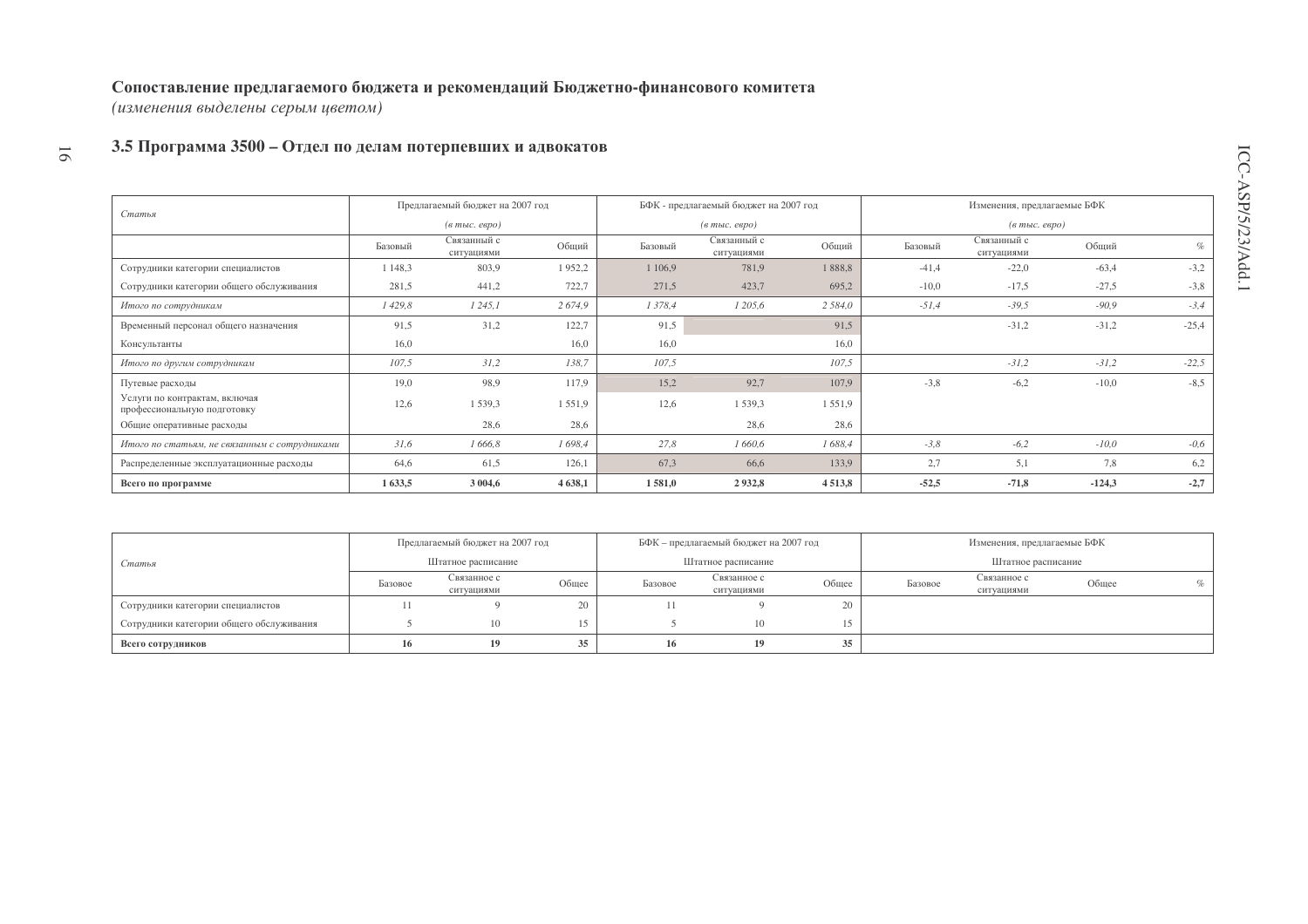(изменения выделены серым цветом)

#### 3.6 Программа 3600 – Секретариат Целевого фонда для потерпевших

|                                                              |         | Предлагаемый бюджет на 2007 год  |       |         | БФК - предлагаемый бюджет на 2007 год              |       |         | Изменения, предлагаемые БФК       |         |         |
|--------------------------------------------------------------|---------|----------------------------------|-------|---------|----------------------------------------------------|-------|---------|-----------------------------------|---------|---------|
| Статья                                                       |         | $(a \text{ molc.} \text{ espo})$ |       |         | $(\epsilon$ m <sub>bl</sub> c. $\epsilon$ egpo $)$ |       |         | $(a \text{ mole. } e \text{spo})$ |         |         |
|                                                              | Базовый | Связанный с<br>ситуациями        | Общий | Базовый | Связанный с<br>ситуациями                          | Общий | Базовый | Связанный с<br>ситуациями         | Общий   | $\%$    |
| Сотрудники категории специалистов                            | 363,9   |                                  | 363,9 | 349,7   |                                                    | 349,7 | $-14,2$ |                                   | $-14,2$ | $-3,9$  |
| Сотрудники категории общего обслуживания                     | 112,6   |                                  | 112,6 | 108,6   |                                                    | 108,6 | $-4,0$  |                                   | $-4,0$  | $-3,6$  |
| Итого по сотрудникам                                         | 476,5   |                                  | 476,5 | 458,3   |                                                    | 458,3 | $-18,2$ |                                   | $-18,2$ | $-3,8$  |
| Временный персонал общего назначения                         |         |                                  |       |         |                                                    |       |         |                                   |         |         |
| Итого по другим сотрудникам                                  |         |                                  |       |         |                                                    |       |         |                                   |         |         |
| Путевые расходы                                              | 70,0    |                                  | 70,0  | 49,0    |                                                    | 49,0  | $-21,0$ |                                   | $-21,0$ | $-30,0$ |
| Представительские расходы                                    | 7,0     |                                  | 7,0   | 7,0     |                                                    | 7,0   |         |                                   |         |         |
| Услуги по контрактам, включая<br>профессиональную подготовку | 90,0    |                                  | 90,0  | 90,0    |                                                    | 90,0  |         |                                   |         |         |
| Общие оперативные расходы                                    | 83,0    |                                  | 83,0  | 83,0    |                                                    | 83,0  |         |                                   |         |         |
| Принадлежности и материалы                                   | 10,0    |                                  | 10,0  | 10,0    |                                                    | 10,0  |         |                                   |         |         |
| Мебель и оборудование                                        |         |                                  |       |         |                                                    |       |         |                                   |         |         |
| Итого по статьям, не связанным с сотрудниками                | 260,0   |                                  | 260,0 | 239,0   |                                                    | 239,0 | $-21,0$ |                                   | $-21,0$ | $-8,1$  |
| Распределенные эксплуатационные расходы                      | 20,2    |                                  | 20,2  | 21,1    |                                                    | 21,1  | 0.9     |                                   | 0,9     | 4,5     |
| Всего по программе                                           | 756,7   |                                  | 756,7 | 718,4   |                                                    | 718,4 | $-38,3$ |                                   | $-38,3$ | $-5,1$  |

|                                          | Предлагаемый бюджет на 2007 год |                           |       |         | БФК - предлагаемый бюджет на 2007 год |       |         | Изменения, предлагаемые БФК |       |            |
|------------------------------------------|---------------------------------|---------------------------|-------|---------|---------------------------------------|-------|---------|-----------------------------|-------|------------|
| Статья                                   |                                 | Штатное расписание        |       |         | Штатное расписание                    |       |         | Штатное расписание          |       |            |
|                                          | Базовое                         | Связанное с<br>ситуациями | Общее | Базовое | Связанное с<br>ситуациями             | Общее | Базовое | Связанное с<br>ситуациями   | Общее | $C_{\ell}$ |
| Сотрудники категории специалистов        |                                 |                           |       |         |                                       |       |         |                             |       |            |
| Сотрудники категории общего обслуживания |                                 |                           |       |         |                                       |       |         |                             |       |            |
| Всего сотрудников                        |                                 |                           |       |         |                                       |       |         |                             |       |            |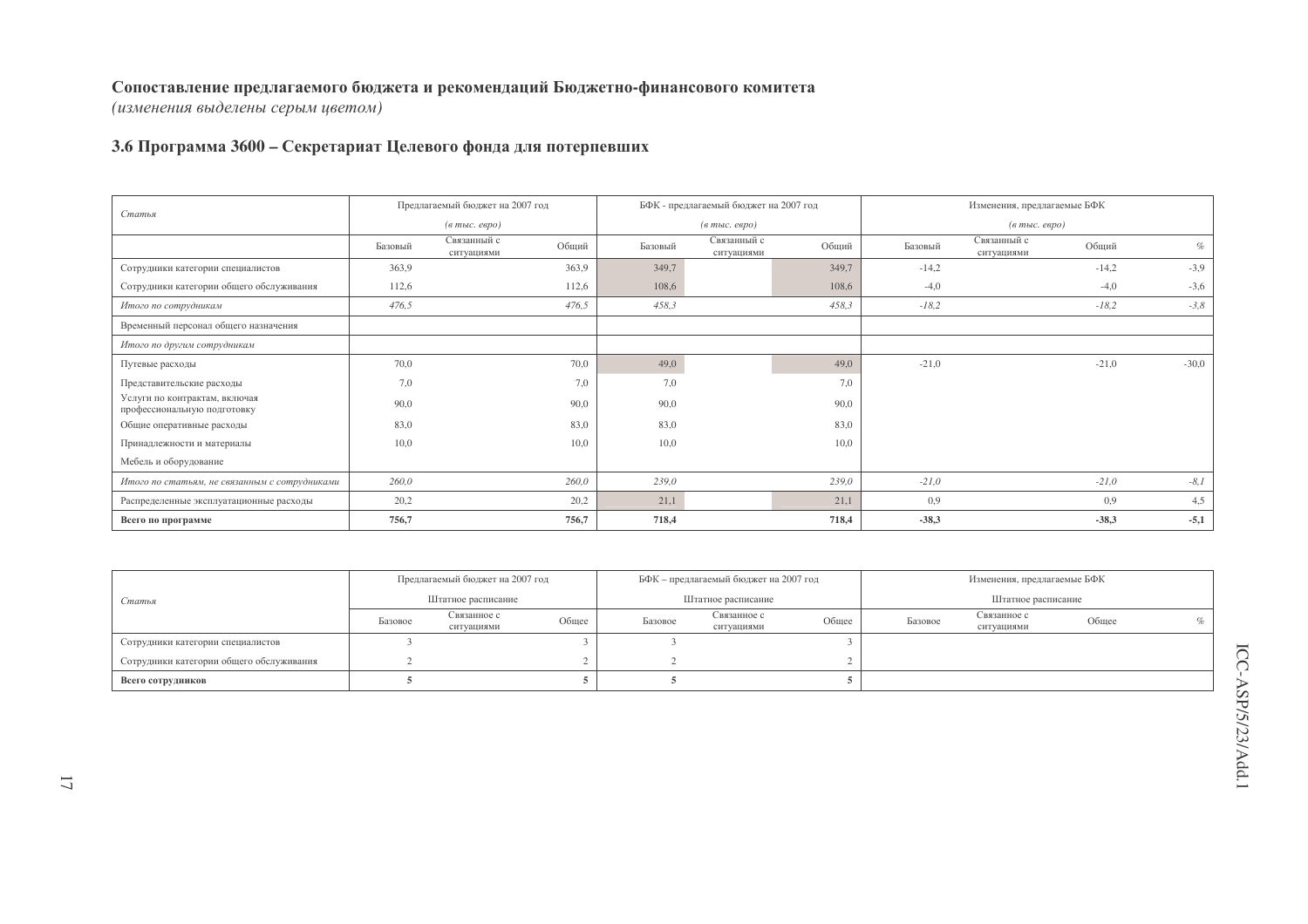(изменения выделены серым цветом)

 $\overline{\phantom{0}}8\overline{1}$ 

## 4. Основная программа IV - Секретариат Ассамблеи государств-участников

|                                                              |             | Предлагаемый бюджет на 2007 год |            |            | БФК - предлагаемый бюджет на 2007 год |            |         | Изменения, предлагаемые БФК                           |         |         |
|--------------------------------------------------------------|-------------|---------------------------------|------------|------------|---------------------------------------|------------|---------|-------------------------------------------------------|---------|---------|
| Статья                                                       |             | $(a$ тыс. евро)                 |            |            | $(e \text{ molc.} \text{ eepo})$      |            |         | $(\epsilon$ m <sub>bl</sub> $c$ . $\epsilon$ egpo $)$ |         |         |
|                                                              | Базовый     | Связанный с<br>ситуациями       | Общий      | Базовый    | Связанный с<br>ситуациями             | Общий      | Базовый | Связанный с<br>ситуациями                             | Общий   | $\%$    |
| Сотрудники категории специалистов                            | 507,2       |                                 | 507,2      | 441,1      |                                       | 441.1      | $-66,1$ |                                                       | $-66,1$ | $-13,0$ |
| Сотрудники категории общего обслуживания                     | 288,0       |                                 | 288,0      | 280,3      |                                       | 280,3      | $-7,7$  |                                                       | $-7,7$  | $-2,7$  |
| Итого по сотрудникам                                         | 795,2       |                                 | 795,2      | 721,4      |                                       | 721.4      | $-73,8$ |                                                       | $-73,8$ | $-9,3$  |
| Временный персонал общего назначения                         | 606,2       |                                 | 606,2      | 708,3      |                                       | 708,3      | 102,1   |                                                       | 102,1   | 16,8    |
| Временный персонал для обслуживания заседаний                | 1 3 1 4 .4  |                                 | 1 3 1 4 4  | 1 3 1 4 4  |                                       | 1 3 1 4 4  |         |                                                       |         |         |
| Сверхурочные                                                 | 48,6        |                                 | 48,6       | 48,6       |                                       | 48,6       |         |                                                       |         |         |
| Итого по другим сотрудникам                                  | 1 969,2     |                                 | 1969,2     | 2 071,3    |                                       | 2 071.3    | 102,1   |                                                       | 102,1   | 5,2     |
| Путевые расходы                                              | 323,2       |                                 | 323,2      | 335,0      |                                       | 335,0      | 11,8    |                                                       | 11,8    | 3,7     |
| Представительские расходы                                    | 10,0        |                                 | 10,0       | 10,0       |                                       | 10.0       |         |                                                       |         |         |
| Услуги по контрактам, включая<br>профессиональную подготовку | 1 044.1     |                                 | 1 044,1    | 1 0 4 4 1  |                                       | 1 044.1    |         |                                                       |         |         |
| Общие оперативные расходы                                    | 55,0        |                                 | 55,0       | 55,0       |                                       | 55,0       |         |                                                       |         |         |
| Принадлежности и материалы                                   | 23,1        |                                 | 23,1       | 23,1       |                                       | 23,1       |         |                                                       |         |         |
| Мебель и оборудование                                        | 80,0        |                                 | 80,0       | 80,0       |                                       | 80,0       |         |                                                       |         |         |
| Итого по статьям, не связанным с сотрудниками                | 1 535,4     |                                 | 1535,4     | 1 5 4 7, 2 |                                       | 1 5 4 7, 2 | II,8    |                                                       | 11,8    | 0,8     |
| Распределенные эксплуатационные расходы                      | 42,4        |                                 | 42,4       | 37,9       |                                       | 37,9       | $-4,5$  |                                                       | $-4,5$  | $-10,6$ |
| Всего по Основной программе IV                               | 4 3 4 2 , 2 |                                 | 4 3 4 2, 2 | 4 3 7 7, 8 |                                       | 4 3 7 7, 8 | 35,6    |                                                       | 35,6    | 0,8     |

|                                          |         | Предлагаемый бюджет на 2007 год |       |         | БФК - предлагаемый бюджет на 2007 год |       |         | Изменения, предлагаемые БФК |       |         |
|------------------------------------------|---------|---------------------------------|-------|---------|---------------------------------------|-------|---------|-----------------------------|-------|---------|
| Статья                                   |         | Штатное расписание              |       |         | Штатное расписание                    |       |         | Штатное расписание          |       |         |
|                                          | Базовое | Связанное с<br>ситуациями       | Общее | Базовое | Связанное с<br>ситуациями             | Общее | Базовое | Связанное с<br>ситуациями   | Общее |         |
| Сотрудники категории специалистов        |         |                                 |       |         |                                       |       |         |                             |       | $-20,0$ |
| Сотрудники категории общего обслуживания |         |                                 |       |         |                                       |       |         |                             |       |         |
| Всего сотрудников                        |         |                                 |       |         |                                       |       |         |                             | - 1   | $-10,0$ |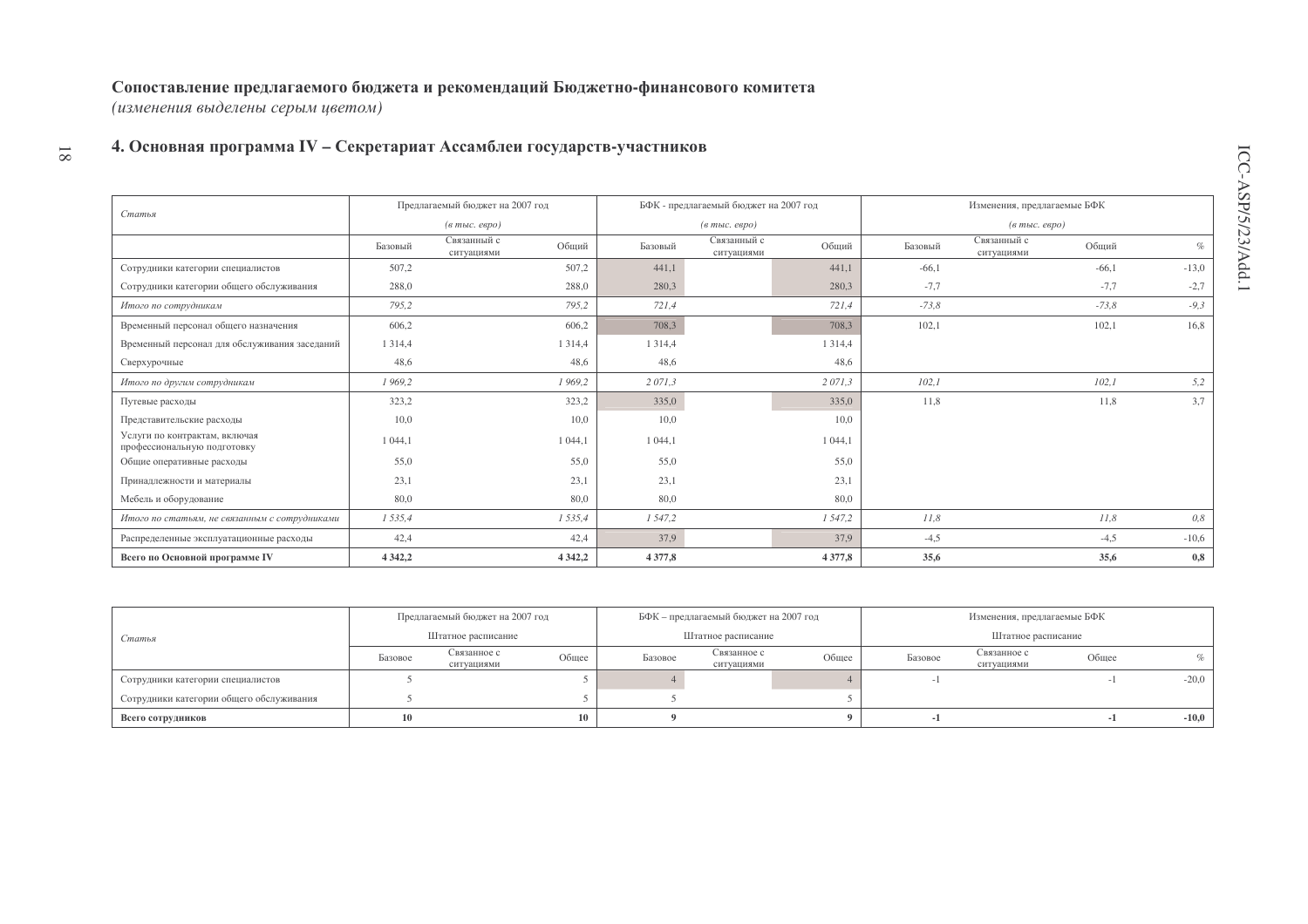(изменения выделены серым цветом)

## 5. Основная программа V - Инвестиции в помещения Суда

| Статья                                                       |         | Предлагаемый бюджет на 2007 год                         |         |             | БФК - предлагаемый бюджет на 2007 год              |             |          | Изменения, предлагаемые БФК       |          |         |
|--------------------------------------------------------------|---------|---------------------------------------------------------|---------|-------------|----------------------------------------------------|-------------|----------|-----------------------------------|----------|---------|
|                                                              |         | $(a \text{ mol.} \text{ e }\text{e}\text{ }p\text{ }o)$ |         |             | $(\epsilon$ m <sub>bl</sub> c. $\epsilon$ egpo $)$ |             |          | $(\textit{6 muc.} \textit{espo})$ |          |         |
|                                                              | Базовый | Связанный с<br>ситуациями                               | Общий   | Базовый     | Связанный с<br>ситуациями                          | Общий       | Базовый  | Связанный с<br>ситуациями         | Общий    | $\%$    |
| Сотрудники категории специалистов                            | 180,1   |                                                         | 180.1   | 180,1       |                                                    | 180.1       | 0.0      |                                   | 0,0      | 0,0     |
| Сотрудники категории общего обслуживания                     | 281,7   |                                                         | 281,7   | 31,3        |                                                    | 31,3        | $-250,4$ |                                   | $-250,4$ | $-88,9$ |
| Итого по сотрудникам                                         | 461,8   |                                                         | 461,8   | 211,4       |                                                    | 211,4       | $-250,4$ |                                   | $-250,4$ | $-54,2$ |
| Временный персонал общего назначения                         | 250,0   |                                                         | 250,0   | 250,0       |                                                    | 250,0       |          |                                   |          |         |
| Итого по другим сотрудникам                                  | 250,0   |                                                         | 250,0   | 250,0       |                                                    | 250,0       |          |                                   |          |         |
| Путевые расходы                                              | 11,4    |                                                         | 11.4    | 11,4        |                                                    | 11.4        |          |                                   |          |         |
| Услуги по контрактам, включая<br>профессиональную подготовку | 354,0   |                                                         | 354,0   | 354,0       |                                                    | 354,0       |          |                                   |          |         |
| Общие оперативные расходы                                    | 422,9   |                                                         | 422,9   | 422,9       |                                                    | 422.9       |          |                                   |          |         |
| Принадлежности и материалы                                   | 157,6   |                                                         | 157,6   | 157,6       |                                                    | 157,6       |          |                                   |          |         |
| Мебель и оборудование                                        | 863,1   |                                                         | 863,1   | 863,1       |                                                    | 863,1       |          |                                   |          |         |
| Итого по статьям, не связанным с сотрудниками                | 1 809,0 |                                                         | 1 809,0 | 1 809,0     |                                                    | 1 809,0     |          |                                   |          |         |
| Распределенные эксплуатационные расходы                      | 44,4    |                                                         | 44,4    | 12,6        |                                                    | 12,6        | $-31,8$  |                                   | $-31,8$  | $-71,6$ |
| Всего по Основной программе V                                | 2565,2  |                                                         | 2565,2  | 2 2 8 3 , 0 |                                                    | 2 2 8 3 , 0 | $-282,2$ |                                   | $-282,2$ | $-11,0$ |

|                                          |         | Предлагаемый бюджет на 2007 год |       |         | БФК - предлагаемый бюджет на 2007 год |       |         | Изменения, предлагаемые БФК |       |         |
|------------------------------------------|---------|---------------------------------|-------|---------|---------------------------------------|-------|---------|-----------------------------|-------|---------|
| Статья                                   |         | Штатное расписание              |       |         | Штатное расписание                    |       |         | Штатное расписание          |       |         |
|                                          | Базовое | Связанное с<br>ситуациями       | Общее | Базовое | Связанное с<br>ситуациями             | Общее | Базовое | Связанное с<br>ситуациями   | Общее |         |
| Сотрудники категории специалистов        |         |                                 |       |         |                                       |       |         |                             |       |         |
| Сотрудники категории общего обслуживания |         |                                 |       |         |                                       |       |         |                             | -^    | $-88,9$ |
| Всего сотрудников                        |         |                                 |       |         |                                       |       |         |                             | -8    | $-72,7$ |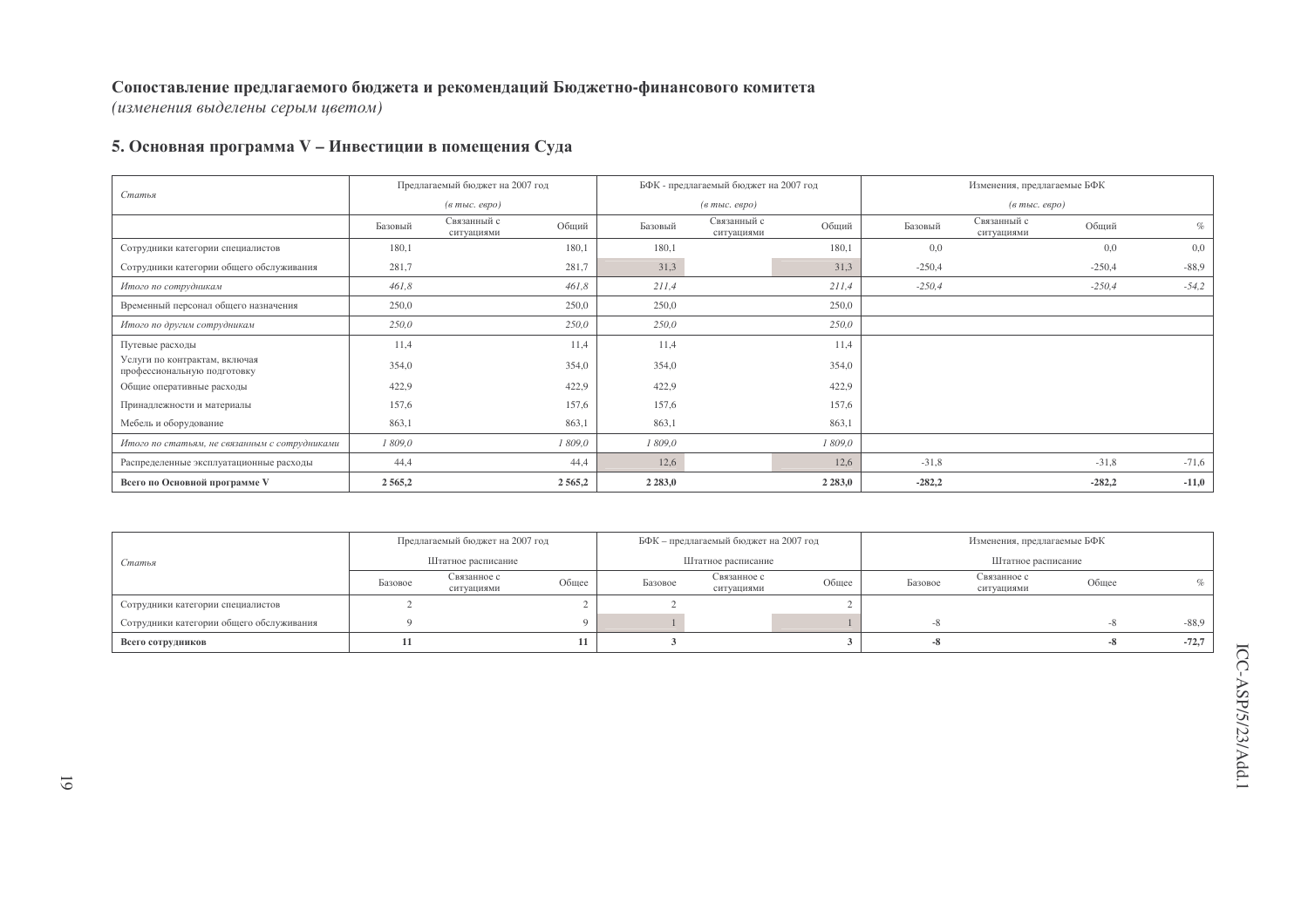(изменения выделены серым цветом)

#### 2 0 5.1 Программа 5100 – Временные помещения

| Статья                                                       | Предлагаемый бюджет на 2007 год |                           |        |         | БФК - предлагаемый бюджет на 2007 год              |         | Изменения, предлагаемые БФК |                                        |          |         |
|--------------------------------------------------------------|---------------------------------|---------------------------|--------|---------|----------------------------------------------------|---------|-----------------------------|----------------------------------------|----------|---------|
|                                                              |                                 | $(a$ тыс. евро)           |        |         | $(a \text{ mol.} \text{~e} \text{~e} \text{~p}$ о) |         |                             | $(e$ m <sub>bl</sub> $c$ . $e$ e $po)$ |          |         |
|                                                              | Базовый                         | Связанный с<br>ситуациями | Общий  | Базовый | Связанный с<br>ситуациями                          | Общий   | Базовый                     | Связанный с<br>ситуациями              | Общий    | $\%$    |
| Сотрудники категории общего обслуживания                     | 281,7                           |                           | 281,7  | 31,3    |                                                    | 31,3    | $-250,4$                    |                                        | $-250,4$ | $-88,9$ |
| Итого по сотрудникам                                         | 281,7                           |                           | 281,7  | 31,3    |                                                    | 31.3    | $-250,4$                    |                                        | $-250,4$ | $-88,9$ |
| Временный персонал общего назначения                         | 250,0                           |                           | 250,0  | 250,0   |                                                    | 250,0   |                             |                                        |          |         |
| Итого по другим сотрудникам                                  | 250,0                           |                           | 250,0  | 250,0   |                                                    | 250,0   |                             |                                        |          |         |
| Услуги по контрактам, включая<br>профессиональную подготовку | 44,0                            |                           | 44.0   | 44,0    |                                                    | 44,0    |                             |                                        |          |         |
| Общие оперативные расходы                                    | 422,9                           |                           | 422,9  | 422,9   |                                                    | 422,9   |                             |                                        |          |         |
| Принадлежности и материалы                                   | 157,6                           |                           | 157,6  | 157,6   |                                                    | 157.6   |                             |                                        |          |         |
| Мебель и оборудование                                        | 863,1                           |                           | 863,1  | 863,1   |                                                    | 863.1   |                             |                                        |          |         |
| Итого по статьям, не связанным с сотрудниками                | 1487,6                          |                           | 1487,6 | 1487,6  |                                                    | 1487,6  |                             |                                        |          |         |
| Распределенные эксплуатационные расходы                      | 36,3                            |                           | 36,3   | 4,2     |                                                    | 4.2     | $-32,1$                     |                                        | $-32,1$  | $-88,4$ |
| Всего по программе                                           | 2 0 5 5 , 6                     |                           | 2055,6 | 1 773,1 |                                                    | 1 773,1 | $-282,5$                    |                                        | $-282,5$ | $-13,7$ |

|                                          | Предлагаемый бюджет на 2007 год |                           |       | БФК – предлагаемый бюджет на 2007 год |                           |       | Изменения, предлагаемые БФК |                           |       |            |
|------------------------------------------|---------------------------------|---------------------------|-------|---------------------------------------|---------------------------|-------|-----------------------------|---------------------------|-------|------------|
| Статья                                   | Штатное расписание              |                           |       | Штатное расписание                    |                           |       | Штатное расписание          |                           |       |            |
|                                          | Базовое                         | Связанное с<br>ситуациями | Общее | Базовое                               | Связанное с<br>ситуациями | Общее | Базовое                     | Связанное с<br>ситуациями | Общее | $C_{\ell}$ |
| Сотрудники категории специалистов        |                                 |                           |       |                                       |                           |       |                             |                           |       |            |
| Сотрудники категории общего обслуживания |                                 |                           |       |                                       |                           |       | -л                          |                           | -8    | $-88,9$    |
| Всего сотрудников                        |                                 |                           |       |                                       |                           |       | -0                          |                           | -8    | $-88,9$    |